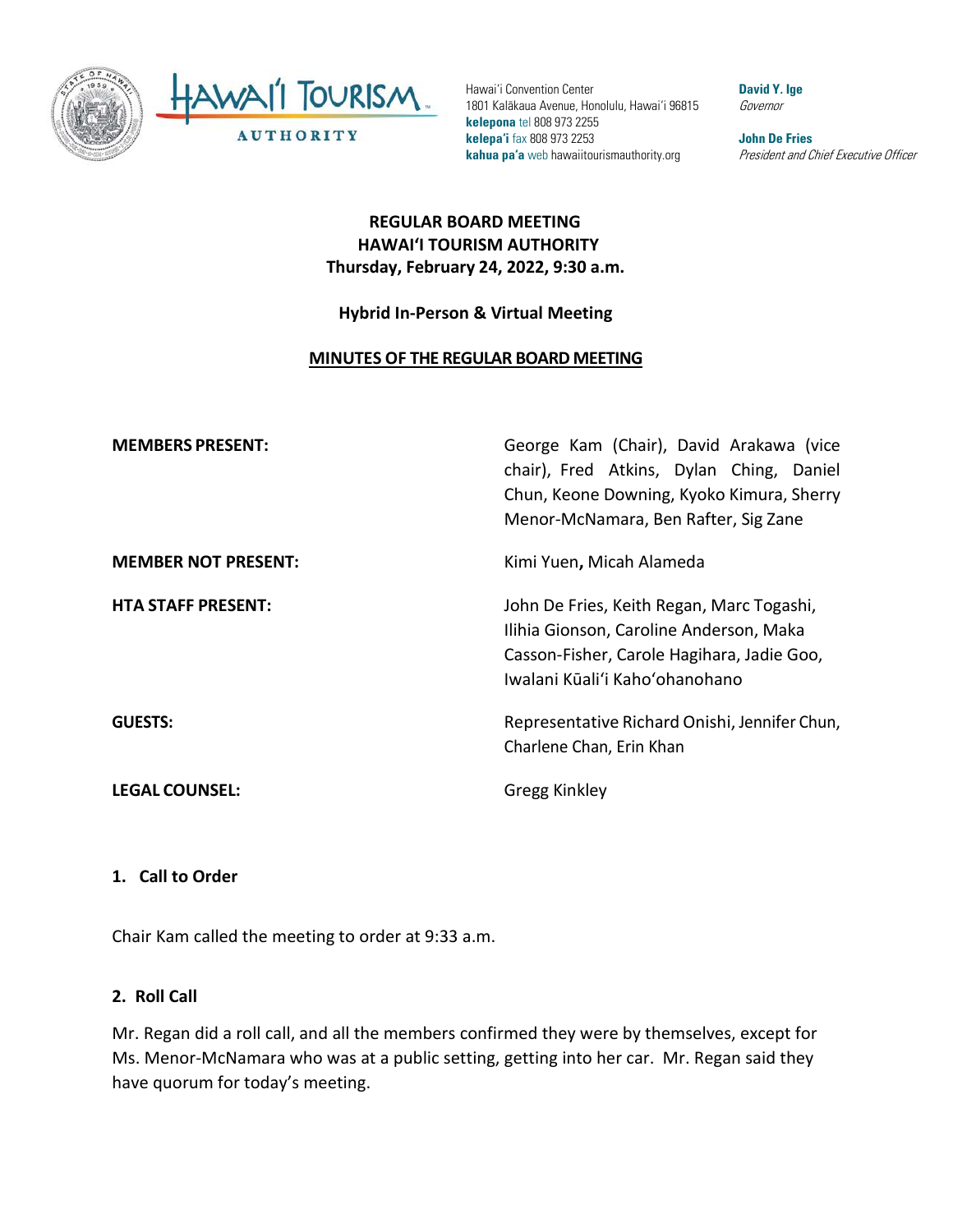### **3. Opening Cultural Protocol**

Mr. Casson-Fisher did the opening protocol. He said they celebrated the Hawaiian language in the past few weeks. He showed a video highlighting the HTA project and program. He is humbled and proud to say their team is growing, and sharing the stories they are doing for the community and Hawai'i.

### **4. Approval of Minutes of the January 27, 2022, Board Meeting**

Mr. Downing said his name is spelt incorrectly in the minutes. Mr. Regan said that Ms. Yuen had joined. Chair Kam asked for a motion. Mr. Ching made a motion and Mr. Arakawa seconded. Mr. Regan did a roll call and the motion passed unanimously.

# **5. Report of Permitted Interactions at an Informational Meeting or Presentation Not Organized by the Board Under HRS section 92-2.5(c)**

Chair Kam asked if there were any permitted interactions. There were none.

## **6. Reports of the Chief Executive Officer/Chief Administrative Officer/Chief Brand Officer**

### **a. Relating to Update on HTA's Programs During January 2022**

Mr. De Fries asked any questions related to the CEO report in the packet. He said they all have an opportunity this morning to receive a legislative update; unfortunately, Senator Wakai had to withdraw because WAM Committee is now convening at the hour, so Rep. Onishi will provide a House legislative update.

Rep. Onishi went through the House Bills he thinks are related to the visitor industry or HTA. He gave a brief update.

House Bill 1645 is regarding personal care products in small plastic bottles prohibits lodging establishments from providing these bottles. The implementation date for establishments with 50 or more rooms is by 2025. The implementation date for establishments with less than 50 rooms is by 2027. It will be heard by the Finance Committee on Friday, February 25, at 1:30 p.m.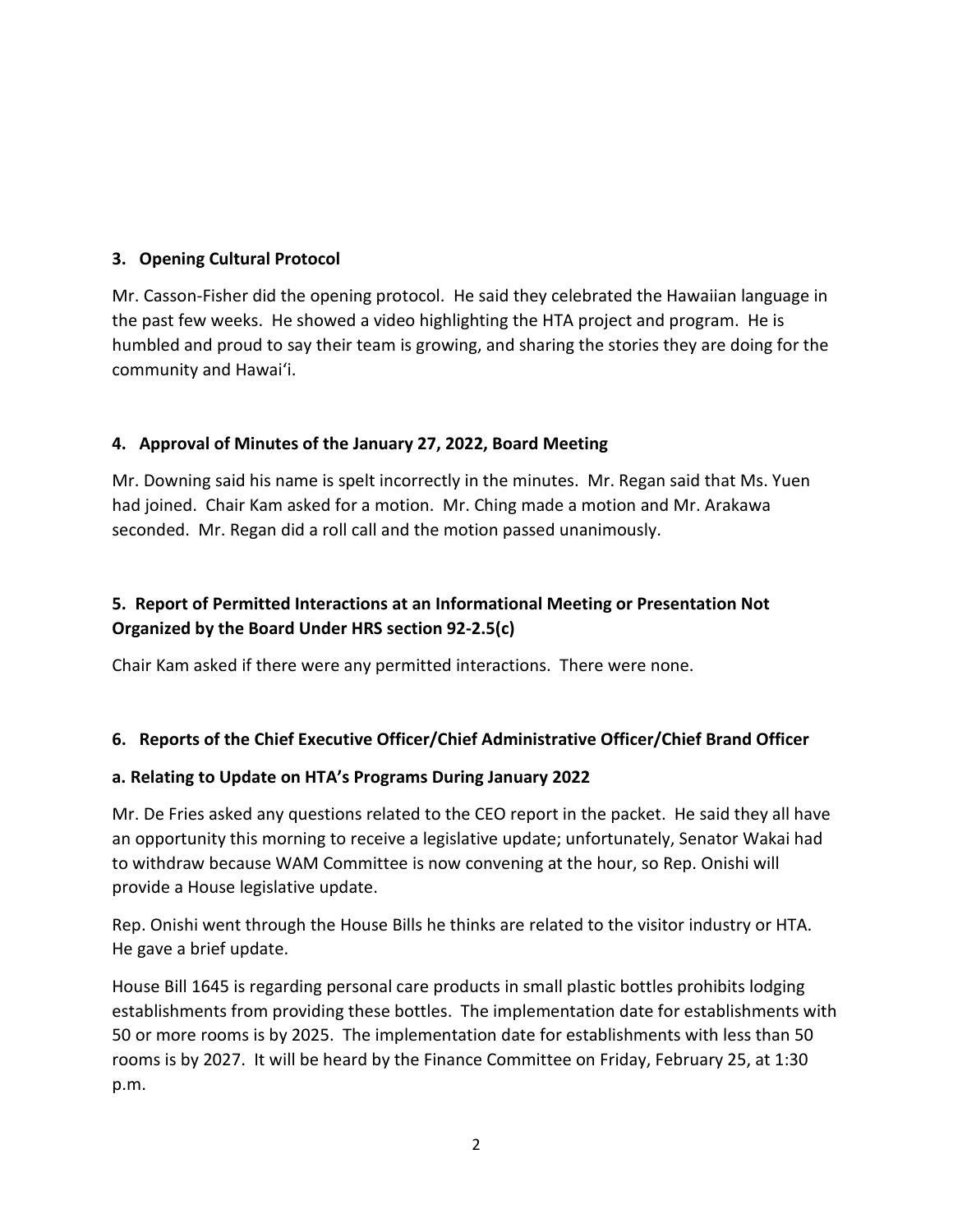HB 1785 is the tourism governance study. The Legislative Reference Bureau is to conduct a study that identifies and analysis alternative tourism governance systems. The final report is to be provided to the Legislature before the regular session of 2025, so they've been given a twoyear period to complete the report. The Finance Committee passed it out yesterday, without amendments.

HB 1839, the transit accommodation tax on camper van rental, would include the commercial renting of camper vans in the requirement to collect the TAT tax. It will be heard by the Finance Committee on Friday, February 25 at 11:00 a.m.

HB 1852 is the Unemployment Compensation Trust Fund Appropriation bill. This Bill relates to the tourism industry because all businesses pay the State a State Unemployment Tax. The State had a huge increase in unemployment due to the pandemic. The money in the funds was exhausted, so the rate used to calculate the amount of unemployment insurance for employers would have been the highest rate on the schedule.

The Bill was passed last year that artificially sets that rate. He said they were at the C schedule, and it artificially set the schedule at the D schedule for two years. He said they are still not fully funded, and therefore this Bill will appropriate \$300 million. He said the schedule is based on how much money is in the fund. If they are fully funded, the schedule drops to the lower rates, otherwise, the rate will increase in order to fully fund the unemployment fund. The State is trying to infuse money into the fund to keep the rates as low as possible. He said the Bill has not been scheduled yet, but he will cover a few other measures addressing the same issue with the unemployment fund.

HB 2448 is a statewide data hub for employers and employees by DBEDT. He said they always had to make decisions regarding minimum wage issues and employment issues. The State doesn't have clear, accurate data statewide, but it depends upon the unemployment reporting requirements by the Federal Government and other reports made to the Federal Government. Rep. Onishi said that the database is restricted; for the State to use that data by other departments and agencies outside of the Department of Labor, they have to get permission from the Federal Government because they provide all the funding to collect the data. So many states have started their own employer/employee datahubs to accurately track on a broader scale on the issues regarding employment, compensation etc. He said it's not a good situation where they don't have accurate data and setting policies. This is an attempt for the State to start collecting the data on their own to utilize it by the Department of Labor and other State agencies. This Bill was passed yesterday in the Finance Committee unamended.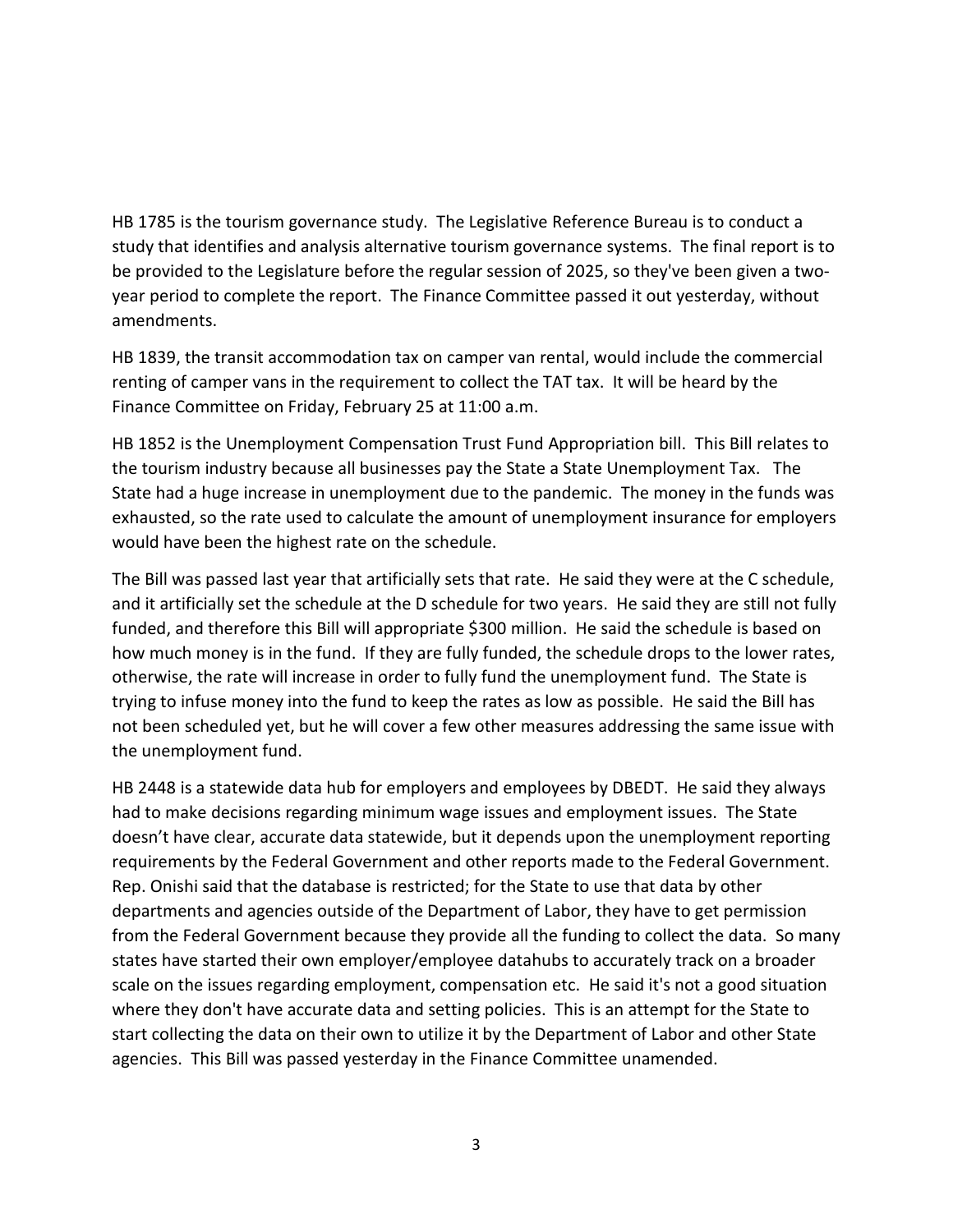He mentioned that some of these Bills have Senate Companion Bills, so they might be coming over with the Senate version.

HB 2469 also deals with the Unemployment Compensation Trust Fund, and it establishes a new special fund, The Unemployment Compensation Insolvency Special Fund. This fund is to be expended solely to resolve any unemployment compensation trust fund insolvency emergencies declared by the Governor. Rep Onishi explained that if the unemployment fund drops because of an event and the unemployment rate spikes, the Governor has access to this money to put into the Unemployment Trust Fund to bring down the tax rate for employers. This Bill was passed by the Finance Committee yesterday unamended.

HB 2471 is the Adequate Reserves, dealing with Unemployment Compensation Trust Fund and rates. Rep. Onishi explained that the highest level of unemployment was between June 2020 to August 2021 during the pandemic. The rate is set looking over a ten-year period, and the unemployment experience. This Bill proposes not to consider the June 2020 to August 2021 period of the unemployment rate experience for employers in their calculation of how to resolve the unfunded liability in the Unemployment Insurance Trust Fund. He said if this is not done, their requirement for the State would be \$1.3 billion to be adequately funded; therefore, employers' tax rates would be affected until they are fully funded. He said they are at nearly zero in the fund. It will have a huge spike in the rate, and it will last for a long time. By enacting this Bill, the federal requirement for them to be fully funded will be dropping to under \$600 million. He said there will be a small spike next year, but after that when this Bill goes into effect, that schedule rate will drop down and continue to be a lower level through the ten-year period. This Bill passed yesterday unamended.

HB 2510 is the House omnibus helping families Bill, making the earn income tax credit permanent. This bill would have an impact on the tourism industry as well. If a couple is making \$53,000 a year or less, the couple may be entitled to \$1,900 every year in this tax credit. The second part is making the Food Excise Tax Credit permanent. They are setting the level at \$150 per qualified dependent, which is for a single person earning up to \$30,000 a year. Currently, this tax credit is on a schedule of a maximum \$110, so the more money an individual make, the less the tax credit is per dependent. If an individual earns under \$30,000, they get the full tax credit. For a married couple, filing jointly, or head of household, the limit per year is \$50,000 per year, and they will get \$150 per qualified dependent.

Bill 2510 HD2 SD1 is about increasing the minimum wage. The first increase is \$0.90 from \$10.10 to \$11 beginning January 1, 2023. The proposed yearly one-dollar increment is until it reaches \$18 in 2030. There's also a matching increase on the same schedule, except for the tip credit at a quarter per year, \$0.25 per year. Rep. Onishi said they also added, after 2030,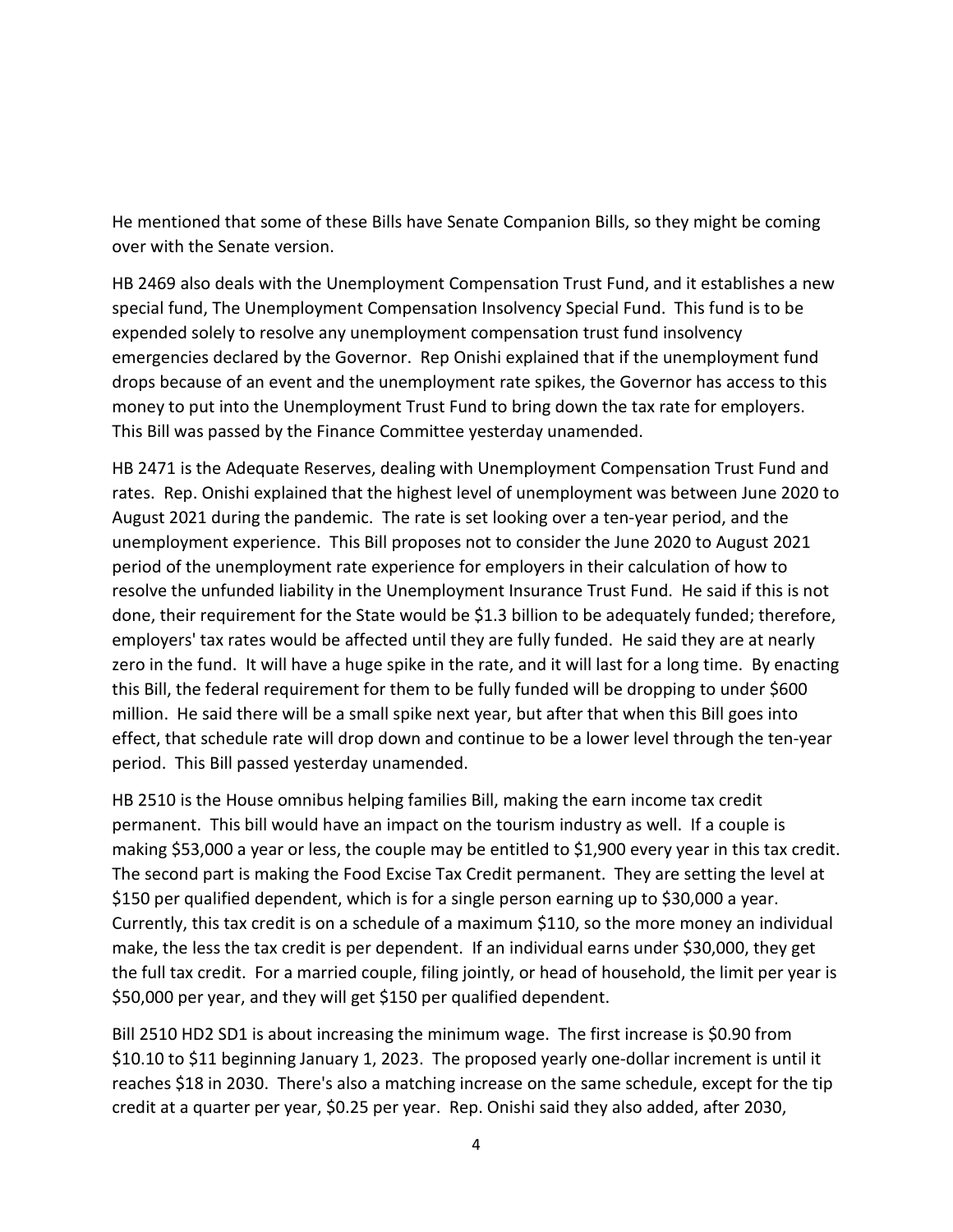indexing of the minimum wage based upon the median wages in the State of Hawai'i. This means all the wages paid reported to the Federal Government, from everyone who is employed, is the median value of all of those employed. So, they're using the increase of that wage yearly and a three-year average of that increase. If the mean wage is \$20 in 2030, in 2031, that median wage goes up to \$20.60. The percentage difference will be averaged against the other two previous years, and that will be the increase to the minimum wage for 2031. He said if this Bill passes, they'll be able to project better what those increases might be for employers.

Rep. Onishi said they've also increased the Household and Dependent Care Tax Credit, previously a tax credit for childcare expenses. This has been expanded to eliminate the age limit at 13 years old, so it includes older children and adults. It is to designed to help families with dependent care costs. He said they're providing funding to the Department of Taxation to do an outreach and education program for lower-wage earners. If this Bill passes, the lowerwage income earners will have significant tax credits available to them, affecting how much taxes they owe.

Mr. De Fries asked if there were any questions. Mr. De Fries thanked Rep. Onishi for his support of HTA, and for adding depth to the conversation about the Convention Center, not just the focus on the roof repair, the urgency for doing that, but also for the future envisioned for it.

Mr. Regan said there were no question online.

Rep. Onishi said after March 10, they'll see what the Senate passes over to the House, a new list of Bills to review. He added that the House is in support of addressing the roof problem.

Mr. De Fries went back to the expression of Mālama Kuʻu Home because he got asked a lot. He stressed the importance that it's not a campaign and it does not belong to HTA. It is one of those sayings that belongs to anyone who cares about Hawai'i, regardless of ethnic background. It's a call to action and that action that's taken to Mālama is the perpetuation of Kama'āina way of life.

He highlighted two individuals; first is Mr. Pierre Omidyar. Mr. Ka'anā'anā is not in the meeting today because he is attending the commencement retreat for his Omidyar Fellows program (Cohort 7).

Mr. De Fries showed a photo of Cohort 7, in which Mr. Zane's son, is also in the same fellow's program. He sent his congratulations to them.

He said before the Fellows program was developed, it was launched in May 2012, and between November 2011 and April 2012 he met frequently with Mr. Omidyar and Mr. Kelvin Taketa,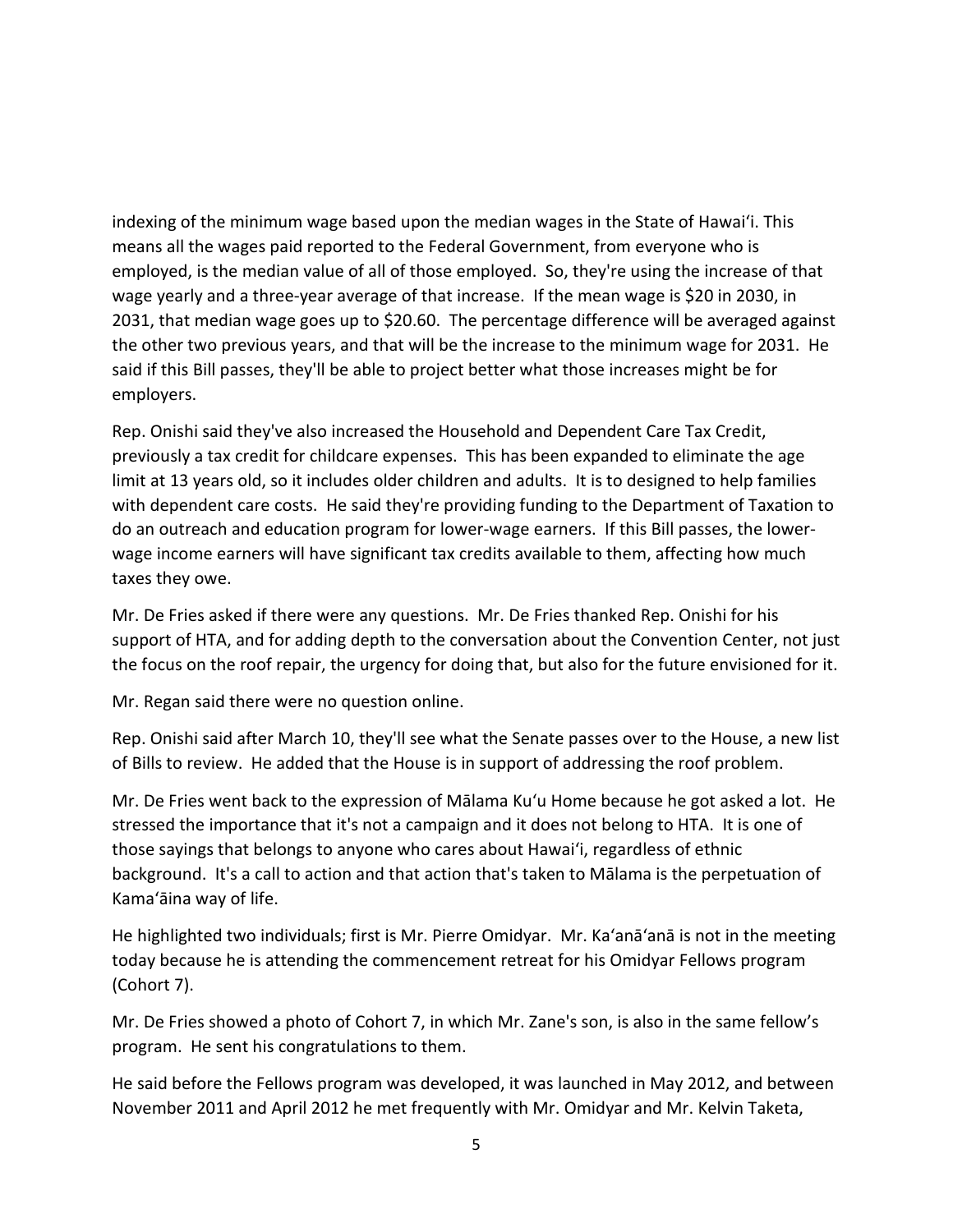who was the President CEO of the Hawaiian Community Foundation. Mr. De Fries said he was asked to organize the four-day visit for the Dalai Lama, in engagements with the community and the Hawaiian community in particular.

He said it was during these meetings that he recalls Mr. Omidyar asking him and Mr. Taketa, "Where tomorrows leaders are coming from?" That question recurred at the following meetings. After that time, Mr. Omidyar had already formulated the fellow's program to challenge the next generation of leaders that would be moving forward.

He showed a photo His Holiness at East West Center Forum with Dr. Pualani Kanahele and navigator Mr. Nainoa Thompson. One of his functions was to bless Hōkūleʻa before it embarked on the worldwide voyage. He said there was an initial blessing by kupuna.

Mr. De Fries showed a photo of Pam Omidyar who inspired him because she made a commitment to train and develop her skills so she could become a crew member on Hōkūleʻa.

In the months preceding the Dalai Lama's arrival, there were meetings with the U.S. Secret Service, at it came out of Secretary Clinton's State office. He said one of the people helping organize the logistics is Mary Charles. Ms. Charles approached Mr. De Fries one day and mentioned the assistant Lama would like to meet Mr. De Fries, so they met in 2012. The assistant Lama told him when his Holiness came to Hawai'i in 1976 for the first time, he received his first lesson in aloha from a woman who had his last name, it was his Aunty Emma De Fries. Mr. De Fries' father and Aunty Emma were siblings, and he is coming back this story in a few moments.

In May of last year, Mr. De Fries said he got a call from Duane Kurisu, and Mr. Kurisu is one of the newer trustees at Punahou School. He was invited to deliver a podcast/webinar on what he refers to as the soul of Hawai'i. Instead of presenting it, he responded to the President at Punahou and said, he wants to have a conversation about this with someone. So Mr. Kurisu called Mr. De Fries, and they spent the afternoon talking about it, he learned that Mr. Kurisu takes the Hawaiian soul seriously; it is embedded in his business mindset and culture. Mr. Kurisu is also the Chairman of the Hawai'i Executive Collaborative. They convene the Hawai'i Executive conference annually, and this January it was held in Mauna Lani Hotel on the Hawai'i Island.

Besides Mr. De Fries, Mr. Monahan, Peter Ingram, Jeff Wagner were also in attendance. It is significant for Mr. Kurisu to hold the conference there. The first workshop, moderated by Corbett Kalama from the Harry and Jeanette Weinberg Foundation, was grounded in Hawai'i's soul. The focus was on the homeless camp out at Wai'anae (Pu'uhonua o Wai'anae) and a homeless transition program out in Waimanalo (Hui Mahi'ai ʻĀina). It was important to Mr.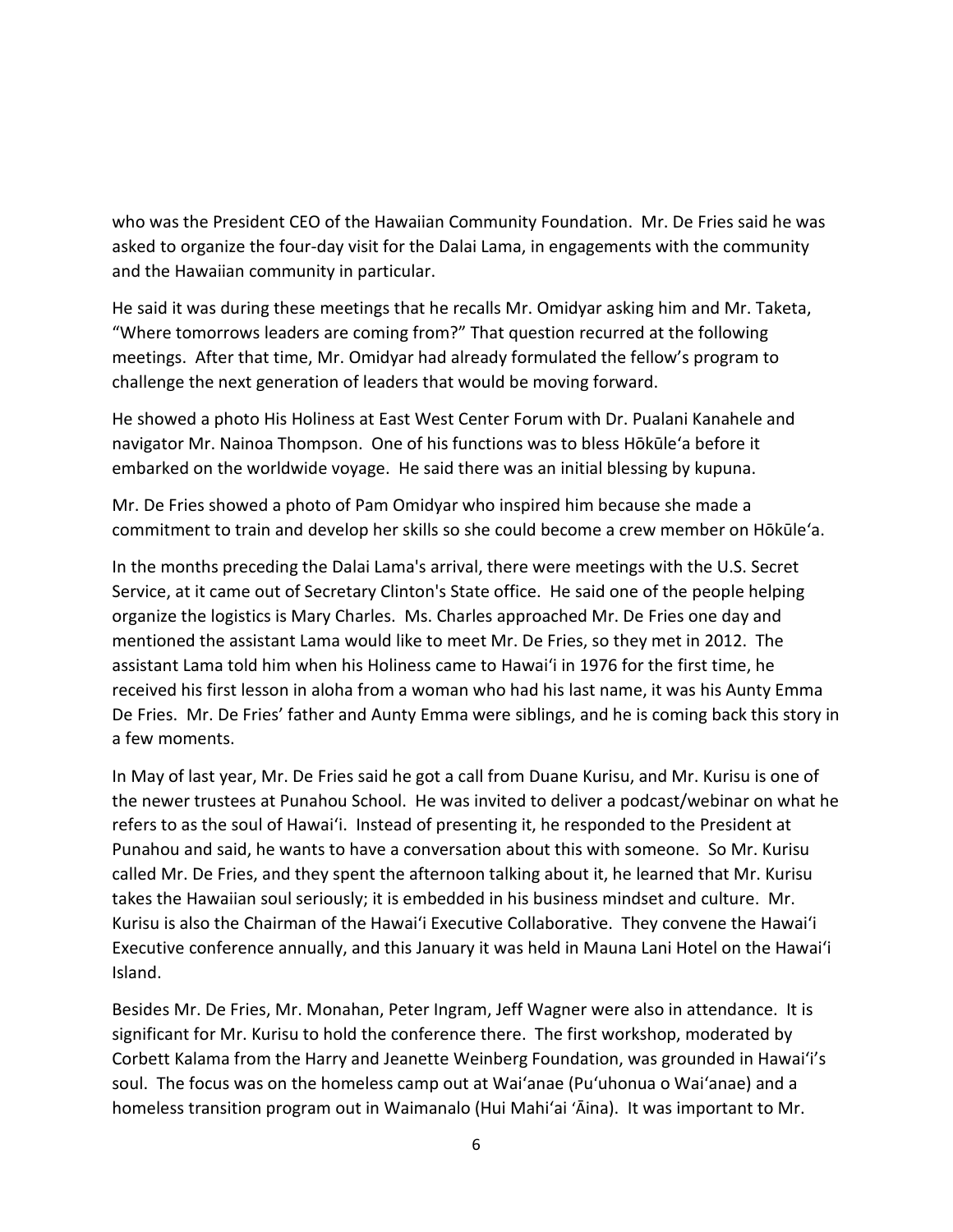Kurisu and his Committee that they got to places that were slightly uncomfortable for the business community, and they began to learn how much support the business community is providing for this. What was inspirational is knowing that Ms. Twinkle Borge and Ms. Blanche McMillan were going to do their work, with or without cash or support.

He remembered what Ms. Twinkle Borge said that evening, "I was slightly okay with homeless adults, but when I started to see the growth of homeless children, I couldn't stand back any longer." And the reason Mr. De Fries talks about this, is what he witnessed at the conference was the extension of the four pillars that HTA are focused on in the strategic plan or DMAPs, and topics that were covered.

Mr. Kurisu called on Mr. Zane to do the opening oli at the reception of the opening night. Mr. Zane spoke about water as a source of life, and given what they're experiencing up at Red Hill, he set the foundation for the events that would unfold over the next three days. Mr. Kurisu then asked Mr. De Fries to do the opening remarks to the CEO gathering, and he was joined by Mr. Beau Boice from Strada. The reason Mr. Kurisu wanted this is he knew that back in the 1970's before anything was on this land, Mr. Francis Brown was the major landowner in the area. but before anything was there, the first vertical structure to be built was the Golf Club house, and there was a groundbreaking ceremony that morning.

Everything leading up to the ceremony referred to this project as the Mauna Loa Rerost, the Mauna Loa Bay Hotel, the Mauna Loa development company, the Mauna Loa land company. The intent was to juxtapose this new resort next to the success that Lawrence Rockerfeller was having at Mauna Kea. At the ceremony, Aunty Emma De Fries did a cultural protocol. On that morning, the summits of five mountains, Hualālai, Mauna Loa, Mauna Kea, Kohala and Haleakalā, were visible. When Ms. De Fries saw the summits, the name came to her in a dream, nights before, and she changed that name of the resort in that moment. She said it would be disrespectful to name it after one, after all five appeared, so Manua Lani is a reference to the vortex of the spiritual energy that emanates from all five.

Mr. De Fries said the eventual chairman of Manua Lani resort was Mr. Kenneth Brown. Some associate him as the co-founder of NaHHA and he was the presiding executive, along with the Japanese ownership. At that time, he was the Board Chair of all the organizations shown on the slide. Mr. De Fries said the story he is telling is relevant to the gathering that was being convened and that's why Mr. Kurisu wanted the story to be told. What was interested about it, throughout the conference, is people would tell him that they saw two of the summits or three.

Mr. De Fries spoke about the depth and relevance of why they were there, and those were things that Mr. Brown envisioned would happen. He showed the topics that were focused on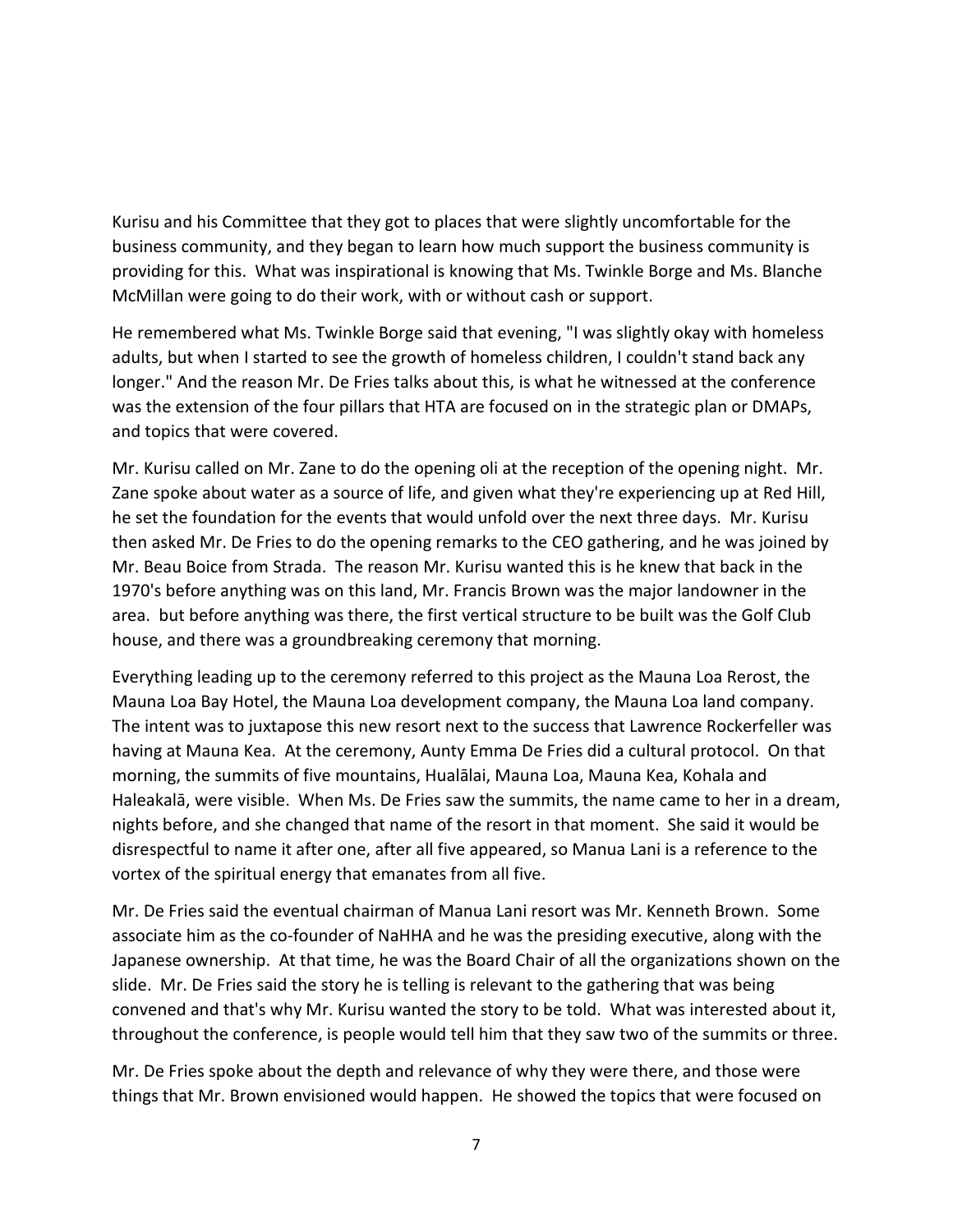during the three days they were there, with presenters that most of the HTA knows. He said what stood out during this gathering was how linked all of the activity was. These were not just topics, but executives that are immersed in programs, in trying to find solutions to each of the topic areas and it was interconnected to the work the HTA is doing.

Mr. De Fries spoke about the importance of affordable housing for locals and making sure locals get work opportunities in their homeland.

Mr. De Fries spoke about Ms. Georja Skinner from DBEDT who is looking to rejuvenate live performances by local musicians. He said the mayors were there and they had the opportunity to engage with them.

He mentioned the incredible support for HTA and DMAP work from the Mayors Panel. Mr. De Fries had the opportunity to be on a panel - the head of tourism of Bhutan came in virtually and provided a great contrast between what is being done here and the approach in Bhutan. He said the Bhutan model might be a better fit for Moloka'i or other places that are that intimate, and it would afford some opportunity to influence different pockets throughout the State.

Mr. De Fries concluded with a parting message to the group - Hawai'i finds itself in a place with solutions/opportunities HTA are seeking, and many are beyond the horizon, so the HTA has to be willing to adopt a mindset that the first canoe crew had before knowing that Hawai'i was there, to constitute a new way of thinking and living and doing it for generations to come.

### **b. Relating to Update on HTA's Implementation of Change Management Plan**

Mr. De Fries added that HTA is in the eighth month of the change management program, and all the reports represent the change management plan in action. Of the 24 authorized job positions HTA has, they still have 4 vacancies. He is grateful to the entire team for aligning themselves with this new philosophy and approach.

Chair Kam asked if there were any questions.

Ms. Kimura asked the Kahea harbor greetings have resumed in Kauai, Hilo and Kona. Lahaina Harbor is on hold. It didn't say anything about Kahului Harbor and asked if it's resumed.

Mr. De Fries said he does not know enough about that particular issue. He said he had a conversation with a developer, but he will find out.

Ms. Kimura said she heard some resistance from the community to the cruise ship in Maui, and this time it's not from the Tourism Group, but larger communities, especially the NCL.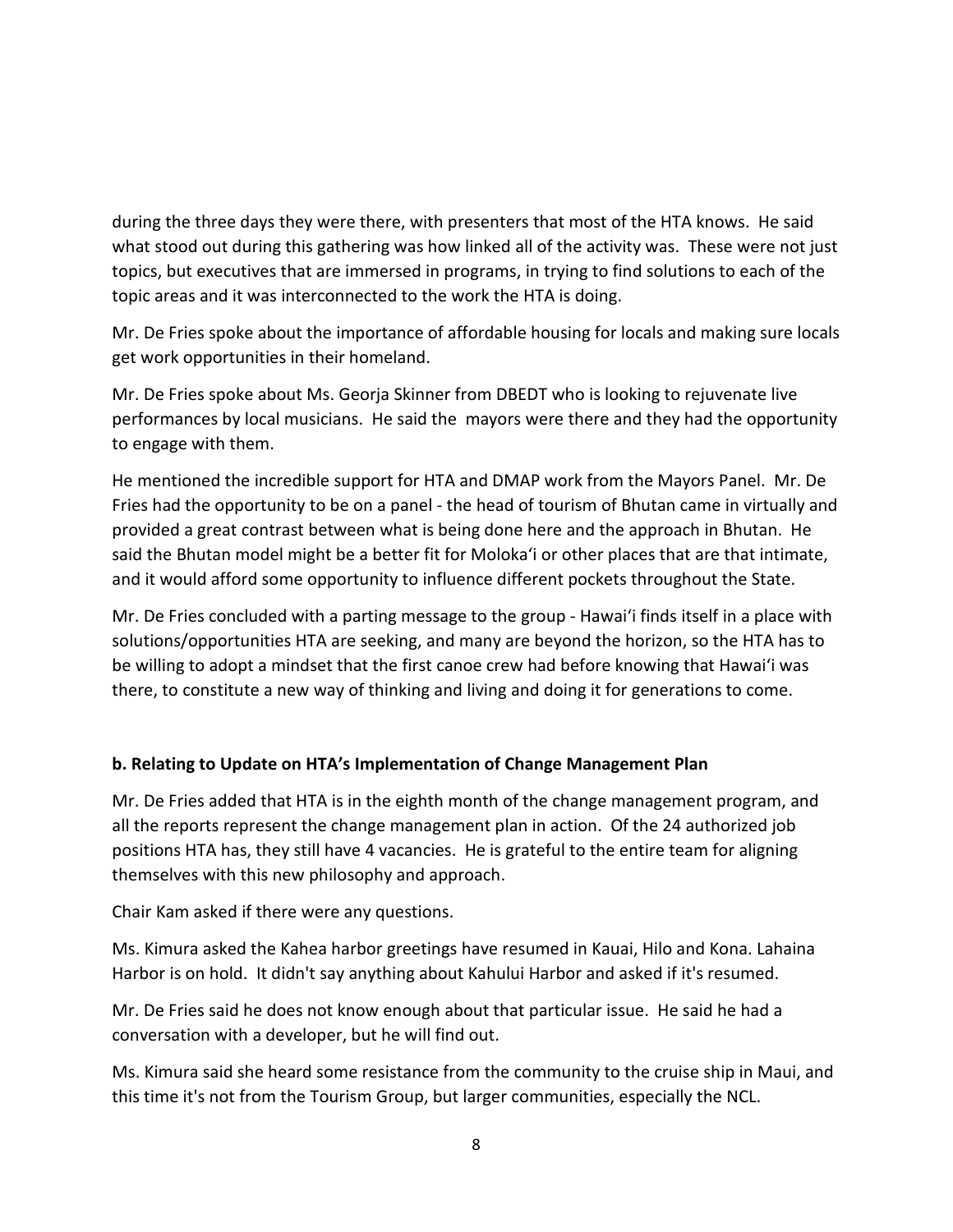Mr. De Fries mentioned that he is aware of Maui, but said there are a couple of available hotel sites in Kona that doesn't automatically translate into communities being ecstatic about it, but reiterated that he is not current where the County stands, or the landowner, but the developer world is well aware of where Maui is at right now.

Since he spoke to the Governor, Mayors and Chairs of the Legislative Committees, Mr. Arakawa asked them to consider adding a government relations section to Mr. De Fries' report. He spoke about a Bill that was heard last week, Senate Bill 1065, and asked if Mr. De Fries could enlighten them about the purpose of the Bill, what happened to the Bill? What are the HTA going to do with some of the issues that were raised moving forward? Mr. De Fries asked Mr. Regan to summarize Bill 1065 SB1, which was amended, and what the amendment looks like in SB2.

Mr. Regan said SB1065, SD1 was originally SB1065, which was a placeholder short-form Bill from the previous session that carried forward into this session. It was transformed into SB1065, SD1 and heard in the EET Committee, which is the Senate Economic Development Energy and Tourism Committee chaired by Senator Wakai. Bill SB 1065 SD1 had language in it speaking about regenerative tourism, sustainable tourism, etc. There was also an entire section devoted to having 97% of the HTA's budget going to support destination management and then pushing those funds out to the County with 3% of it remaining as administrative to support the operations of the HTA. So, they got their team to craft testimony and opposition of that particular measure. They submitted their testimony from the industry and the community submitted testimony and opposition.

Mr. Regan said there was a united front in opposition to the measure in particular, section 2 that he referred to, removed once it was heard in Committee and became 1065 SD2. SD2 codifies in statute the destination management portion of the work HTA has been doing. So SD2 is preferred to SD1, and they've been working on what SD2 will look like when it's finalized. There is still ongoing work and HTA will continue to monitor to see what comes out of WAM. He appreciates the support in the process and the support from Senator Wakai in making the change to SB 1065.

Mr. Arakawa asked, from the CEO's standpoint, what the purpose of that Bill is to push it to the counties, and what HTA will be doing going forward to address the purpose.

Mr. De Fries went back to SD1 - moving 97% of HTA's budget to the counties, the author of the Bill, Senator Wakai, perceived he was moving the middleman, and getting the money deployed immediately into the counties. Perhaps it would have helped to consult with the mayors first, because all the mayors objected to it, and reaffirmed that they had great working relationships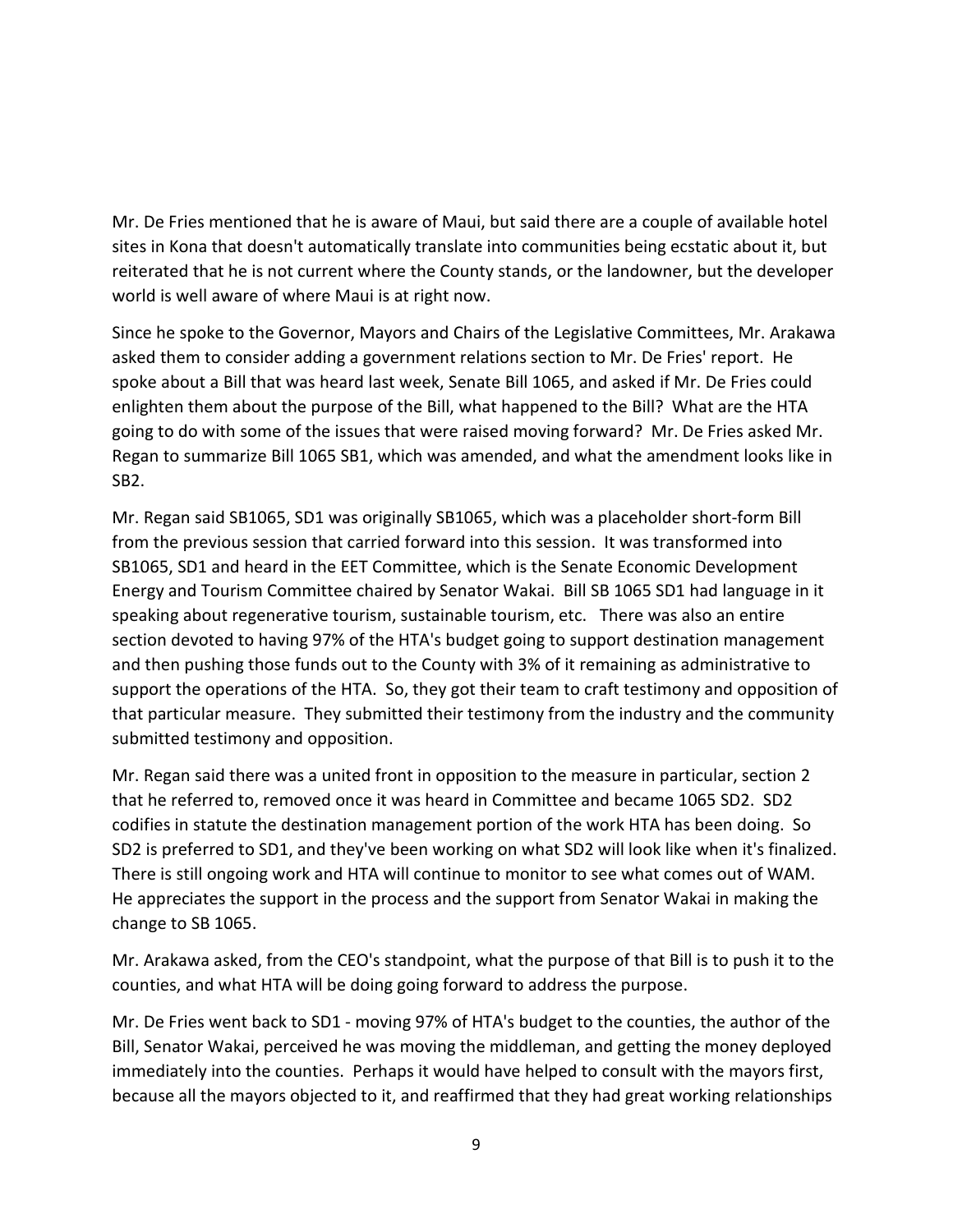with HTA, but not the skillset or bandwidth to do this. So, HTA was appreciative of the universal support by all four counties.

He said Mayor Kawakami opted not to submit written testimony but assured HTA that he would be calling Senator Wakai and Mr. Dela Cruz because they feel the engagement with HTA is working well with them at this moment. He mentioned that when Mr. Regan spoke about the support, Mr. De Fries believes there were 37 written testimonies submitted, of which 29 opposed the Bill, so, besides HTA's testimony, it helped to have industry, community, and County respond to that.

Mr. De Fries said Senator Wakai was interested in stimulating a lot of debate about the matter. From Mr. De Fries' perspective, he didn't understand the Bill when it was written, didn't support it, but understood that Senator Wakai and his Committee wanted to stimulate debate. Mr. De Fries sent out a thank you to the Committee members for amending the Bill.

Mr. Arakawa said his question wasn't answered, so asked Mr. De Fries if his understanding of the purpose of the Bill was to support DMAPs at the community and County level directly.

Mr. De Fries said it was understanding of the intent to do that.

Mr. Arakawa asked what HTA are doing going forward to work with the Counties, the neighbor island visitor's bureau, the DMAP stakeholders' group, given that legislative concern about getting money directly to the counties to support DMAPs.

Mr. De Fries mentioned they will receive copies of a consolidated report of the priorities. The intent of getting funds to DMAP priorities is what Mr. De Fries and the team are focused on.

Mr. Arakawa asked if Senator Wakai said the Legislature could support even more than HTA asked for in the budget for those DMAP programs. Mr. De Fries confirmed and said Senator Wakai had good ideas about that, and mentioned Mr. Rafter referring to the Smart Destination concept before the Board. He mentioned the meeting with Senator Wakai yesterday was uplifting to hear things never heard before from him. His concern that HTA was only focused on the \$60 million budget submitted by the Governor, so Mr. De Fries was grateful that the meeting was called.

Mr. Arakawa said the takeaway was that the purpose was to support the DMAPs program and that the Senate, and hopefully the House will be open to possibly more funding, over the \$60 million for the DMAPs programs and supporting the Counties. He said it's important for the public and Board members to know going forward.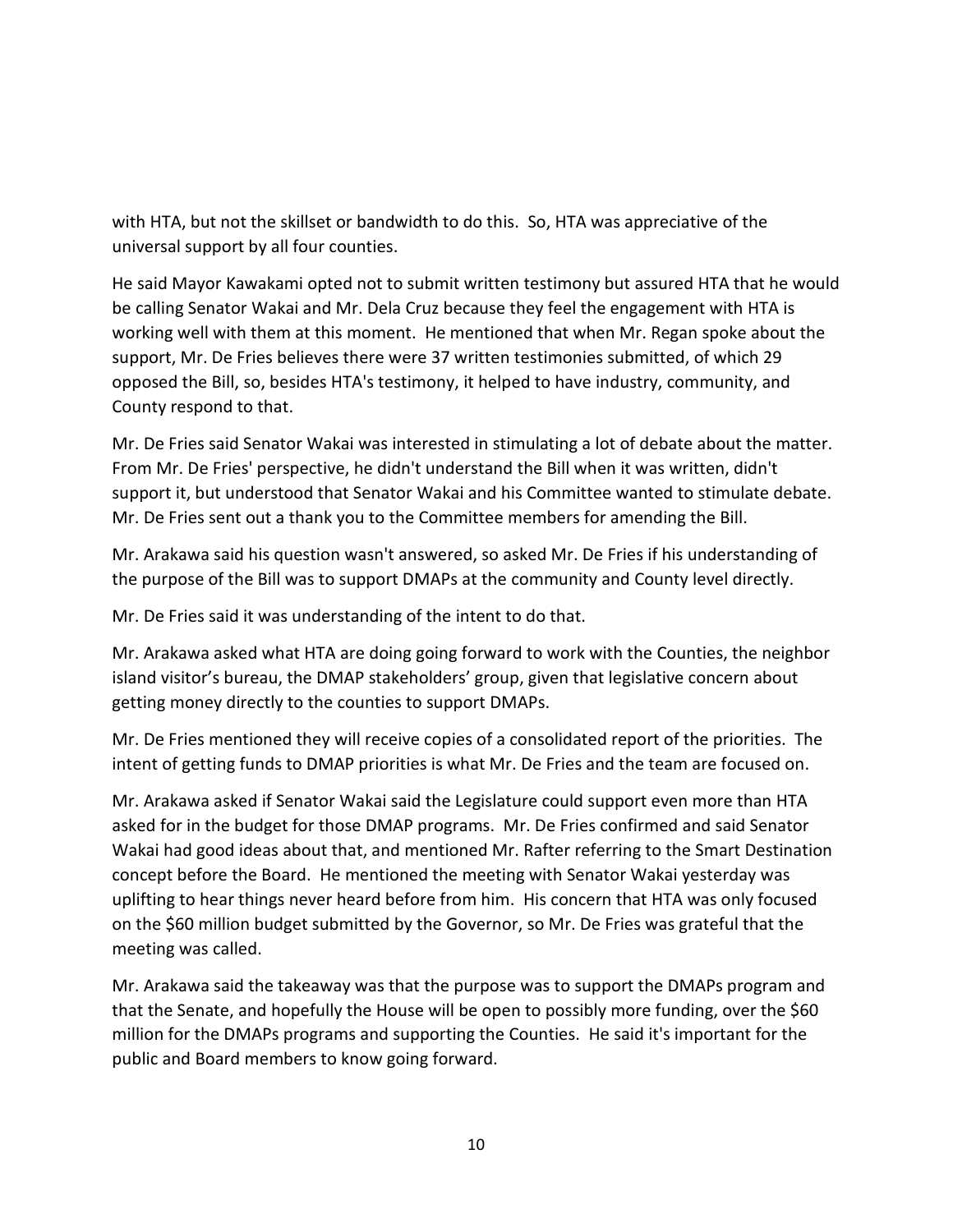Mr. Ching commented on Mr. De Fries' report and thanked him for the inspiring story he shared. He said he is grateful for the opportunity Mr. De Fries had to talk at the Hawai'i Executive Conference audience and share HTA's new vision. He was curious if there was any surprising or notable feedback from the community?

Mr. De Fries mentioned the story about the mountains and said he realized it moved people at a visceral level. It centered the conference in a way the Mr. Kurisu had not witnessed before. Since they talked about the visitor experience, and the majority of the CEOs were visiting Hawai'i island; therefore, HTA's Board member Mr. Zane was called upon to do the oli because he is from the Hawai'i islad. Mr. De Fries said he was proud at the conference that HTA is able to provide Kama'āina and all ethnic groups and walks of life, a meaningful experience. So that translates into the effort HTA of implementing its strategic plan and the DMAPs. He said the general reaction he got from CEOs in attendance and others was that there was something very personal about the conference that people had not witnessed before. He didn't want to attribute that all to the frame that was put there, as the topics that were covered were heavy topics, and of urgent concern to the leadership of the State in the private sector and philanthropic sector.

Rep. Onishi commented on the previous discussion regarding the DMAP and Bill that was introduced in the Senate to redirect the funds from HTA to the counties. He said it's disappointing that part of the discussion at the Board is not related to the State giving the counties the ability to assess a TAT tax or surcharge. He said the whole concept of providing them that opportunity was because they took away funding directly from the TAT to the counties, which was supposed to be used to mitigate the impacts of the industry.

Rep. Onishi said this Board has not looked at the implementation of the surcharge by the counties and how it is going to be used to provide the sources to address the impact to the DMAPs or other types of analysis of visitor industry impact. They're entertaining this discussion about the Legislature providing HTA additional funds for the DMAPs when that was part of the whole purpose of providing the counties access to their own funds.

Rep. Onishi said he is troubled as it seems like a huge implication of allowing the counties to put a fee on the visitor industry isn't in the forethought of the HTA Board. He said the counties have just started to implement the tax, and they have already submitted a Bill to increase it. Rep. Onishi reiterated that he is not sure where the Board is headed, when there is no discussion on the very topic which has a direct impact to the industry.

Rep. Onishi said they're looking at multiple issues with this discussion, and said it goes back to governance. He said they stopped the Bill to allow the counties to increase the TAT tax,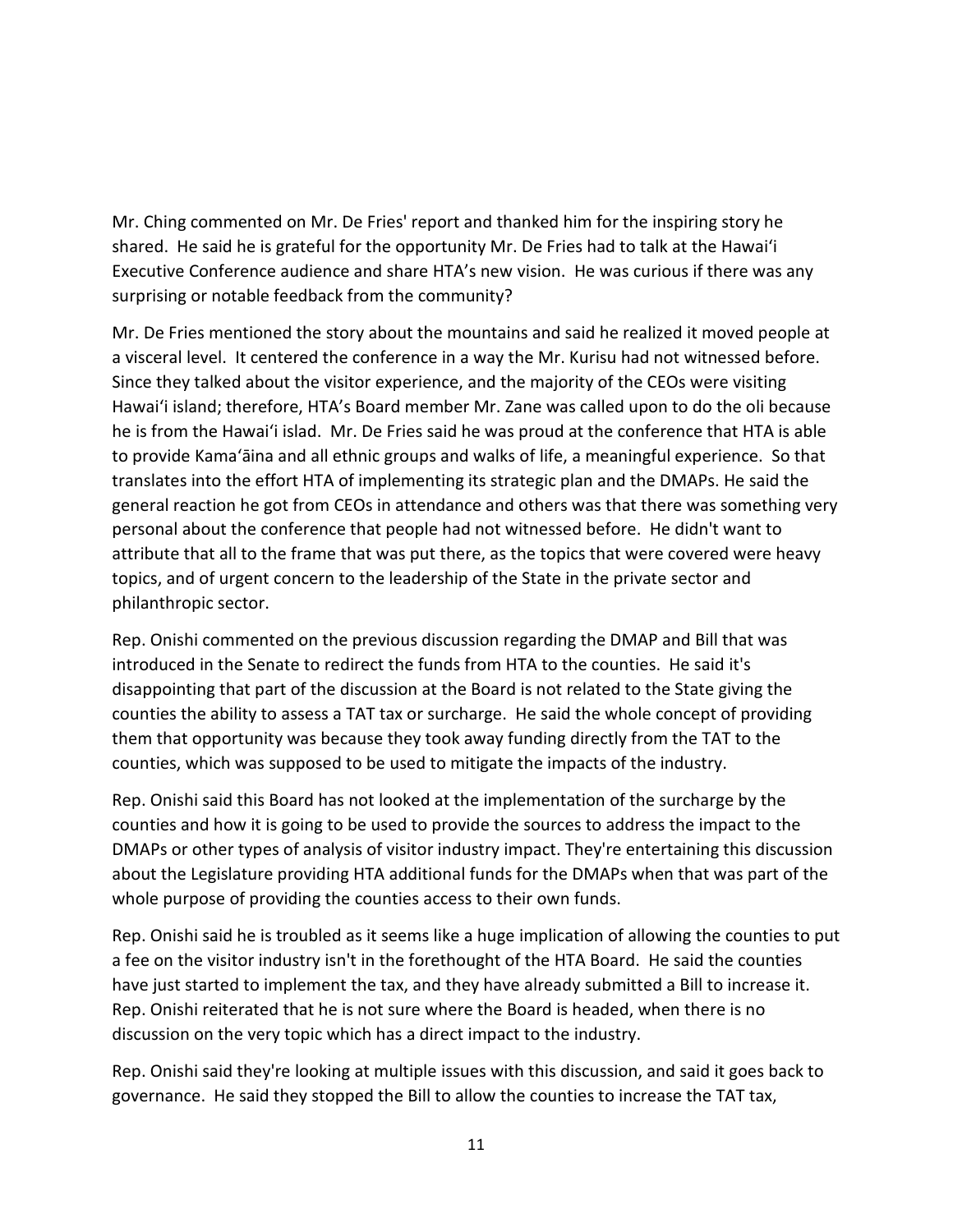because they just got it and they haven't shown what they're going to do with the tax to the HTA, to the industry, and how it's going to address the impacts of the visitor industry in the counties. He said he leaves it up to HTA.

Mr. Arakawa responded to Rep. Onishi's concerns and said they share in his concerns, and said they are also troubled that they do not know what that TAT is being used for, but they know it's not going directly to the DMAPs, so that is the issue, but they will look into it. He said they're interested to see the money goes to the communities.

Rep. Onishi said it might all be true, in terms of the Board and Administration HTA, but he doesn't recall seeing any testimony from the Board, the members of HTA, at the time of the ordinance approvals by the counties regarding, HTA needs to spend somebody's money on the DMAPs. He said it's important the counties support the process, and HTA was given access to visitor money to address the industry impact. He said all the counties had to go through the process, similar to the Legislature where they have hearings, readings, and that was the opportunity to make a point of this tax and how it will be spent.

Mr. Atkins said he has addressed the question and said one of the challenges was, yes, they go a 3% increase, but they didn't get the normal money they used to get from TAT, as that was taken away from them. He asked where did the money go in the past? Did it support a lot of things that the County needed, for example, infrastructure to address a lot of the needs that were used by the visitor?

Rep. Onishi said the whole concept was that they took it away, but they provided them the opportunity to get their own funds directly without their control. Rep. Onishi said that he had asked the counties for years to give him a breakdown of how they spend the TAT allocation on the visitor impact in the County. He has never received a report, but the counties have asked for more of the TAT every year without justification on how it's being spent. He said it's HTA's responsibility also as they represent the industry.

Mr. Atkins said he has been on the Board for 8 years and has asked the same question to the Legislature - where do hundreds of millions of dollars go, that's been raised by the industry, and he has never gotten a response, except the money that comes from DBEDT, HTA and the Convention Center. He said it's a lot of money, but they don't' want to tell them how to spend it as it's up to the Legislation, but it would be nice to know where the money goes so the local people can see that these funds really do go out and help them.

Rep. Onishi said as long as he has been chairing, Mr. Atkins has never directly asked him for that information, but he can provide to the entire Board the fact that the monies go into the General Fund to support programs across the board, so those funds are not specific to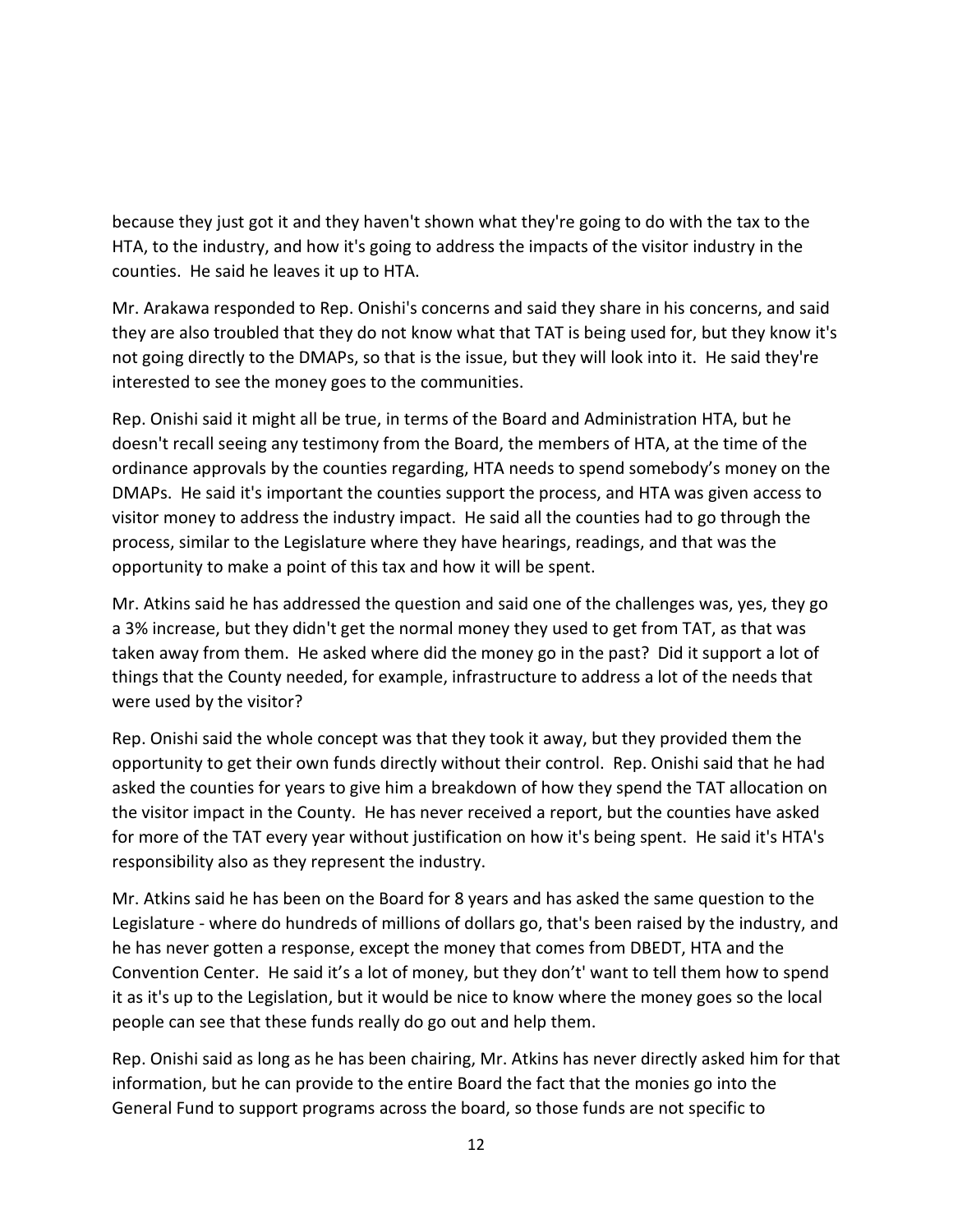anything. He said the details of the TAT fund is like income tax - where does income tax go, or excise tax - it goes into the General Fund. He reiterated that they provide HTA funds and asks HTA directly how they are spending that money. He said he has done the same thing with DLNR and allocations, as well as the counties as it's important that it's known as these are specific amounts of money that are needed for specific purposes.

Chair Kam said it's a healthy discussion and that can be continued offline. He asked for a recess and thanked Rep. Onishi for his comments.

Recess for ten minutes.

## **7. Hoʻokahua Hawai'i Standing Committee Update**

### **a. Discussion and Action on the Recommendation by the Hoʻokahua Hawai'i Standing**

Ms. Yuen gave the update on where they're at. They had a meeting on February 15 and had the newly established Destination Managers give a report on what they're working on within their respective counties, so welcomed them all and the Island Chapters that were in attendance that gave updates to what's going on in the DMAPs.

She emphasized a bit in response to Rep. Onishi's comments earlier that a lot of what the DMAPs are doing is giving HTA an opportunity to bridge the work that HTA is doing with what is happening on the ground with the counties. She said it's been an unprecedented awakening for everyone to realize that the impacts of tourism do not know the difference between County and State boundaries. So, what they're trying to do with DMAPs as their guide that was established by the Steering Committees of each island, is to provide a roadmap moving forward. In response to Rep. Onishi, Ms. Yuen said this is what is guiding them now, and the next step is a budget for the priorities. The three top priorities are based on the limited time they have to spend for this fiscal year.

She said Ms. Anderson is involved with the Island Chapters and the Destination Managers to come up with budgets moving forward, to be more strategic, and it will be based on those DMAPs, and the priorities set out by the communities on what they want to tackle and with what funds.

Ms. Yuen said in setting the budgets, they are going to start working with the counties to start identifying what they can take on themselves and what tasks/goals/projects need support and funding from HTA. In doing all this, the goal and the hope is that there will be clearer ideas of which monies are going to which projects, and who is dealing with what.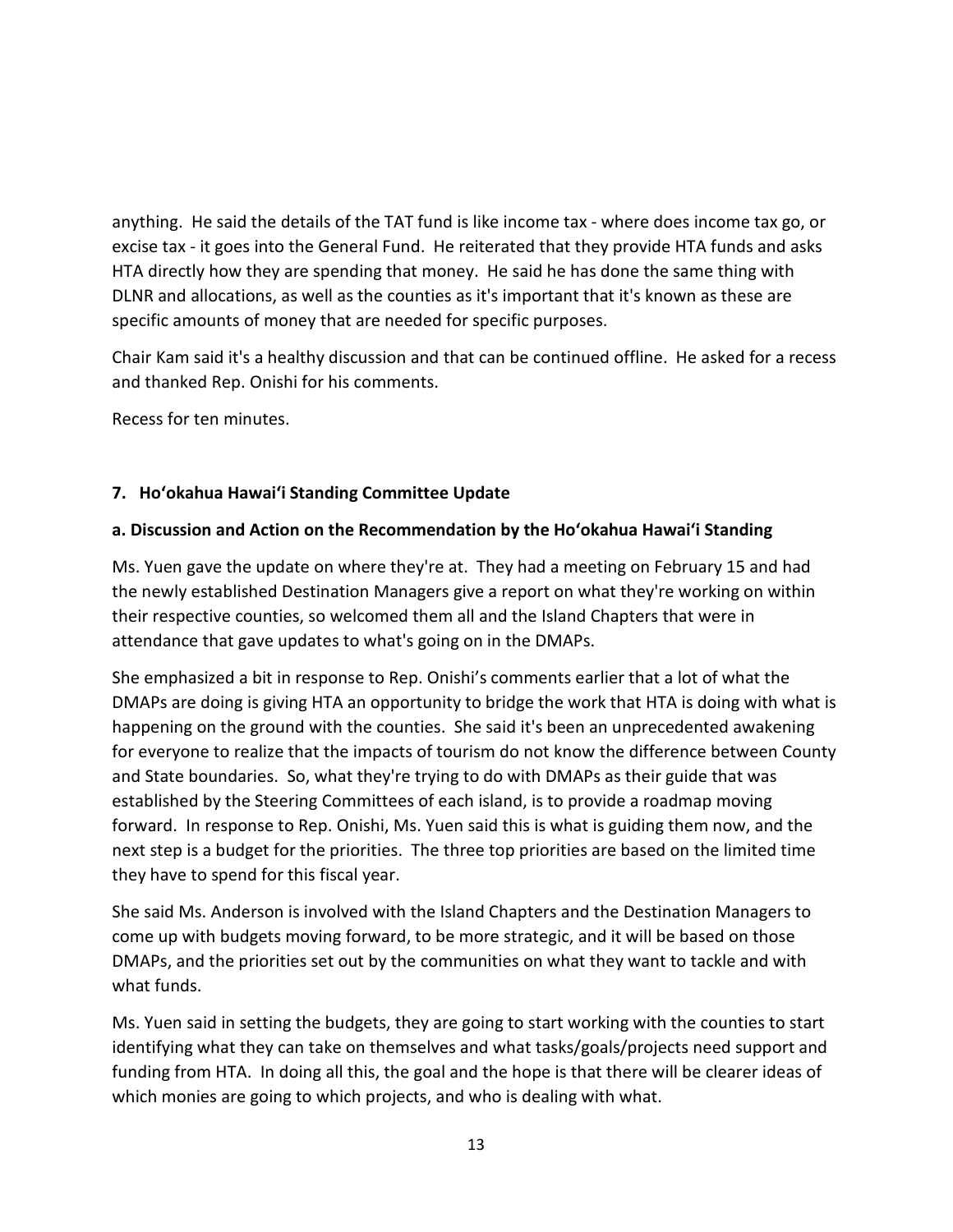She said the Island Chapters are also trying to be efficient with the funding that they get so they're not duplicating work that County may be working on as well. So, at the next March meeting, she is hoping Ms. Anderson and her team will have the budget for HTA, moving forward, to help identify all those things. She said they're working hard to coordinate with each other to address the issues that Rep. Onishi brought up. She wanted everyone to know, that because it's such a shift and is going to be critical for HTA moving forward in how they look at budgets and work with respective sister agencies, they are coming together to address a lot of the impacts that are concerns for the community and industry.

Ms. Yuen said it's great to see everyone working together to find solutions to more efficiently spend the funds that HTA is managing. She addressed Rep. Onishi's concerns and said they're just getting started on this and there are still a lot of things they're figuring out, but said they're willing to work with him to address his concerns.

She welcomed everyone to watch the recording of the Committee meeting they had. She mentioned the other topic they discussed was the Tourism Recovery and Management Plan that was sent to HTA for review - the Committee had approved revisions to the TRMP based on comments she shared with leadership team and staff. She heard back from them, and they said they're incorporating a lot of the changes and there is another agenda item today to elaborate more on that. She said the Committee did vote to recommend approving the TRMP with some revisions. She said she is open for questions.

Ms. Anderson mentioned the budgets, and wanted to let everyone know that the first DMAP action plan to get approved was Kaua'i, back in February, so they have met with the County as well as other State agencies and Island Chapters in moving the DMAPs forward. She wanted to make sure everyone knew that. She said the counties have also put funds in of their own to move DMAP actions. She said in the progress reports every quarter it shows what actions the counties are moving on.

Mr. Downing asked if that can be sent to Rep. Onishi so he can see that the Counties are putting money that HTA is giving them, into the DMAPs.

Ms. Anderson confirmed this can be done.

Ms. Yuen added that they are all trying to see how the budget is broken up and categorized so that might help too. She said the leadership team is working on that as well.

Chair Kam asked Ms. Anderson to check if the report Mr. Downing is talking about is for the top three for each, for the counties and the second quarter and Ms. Anderson confirmed. Chair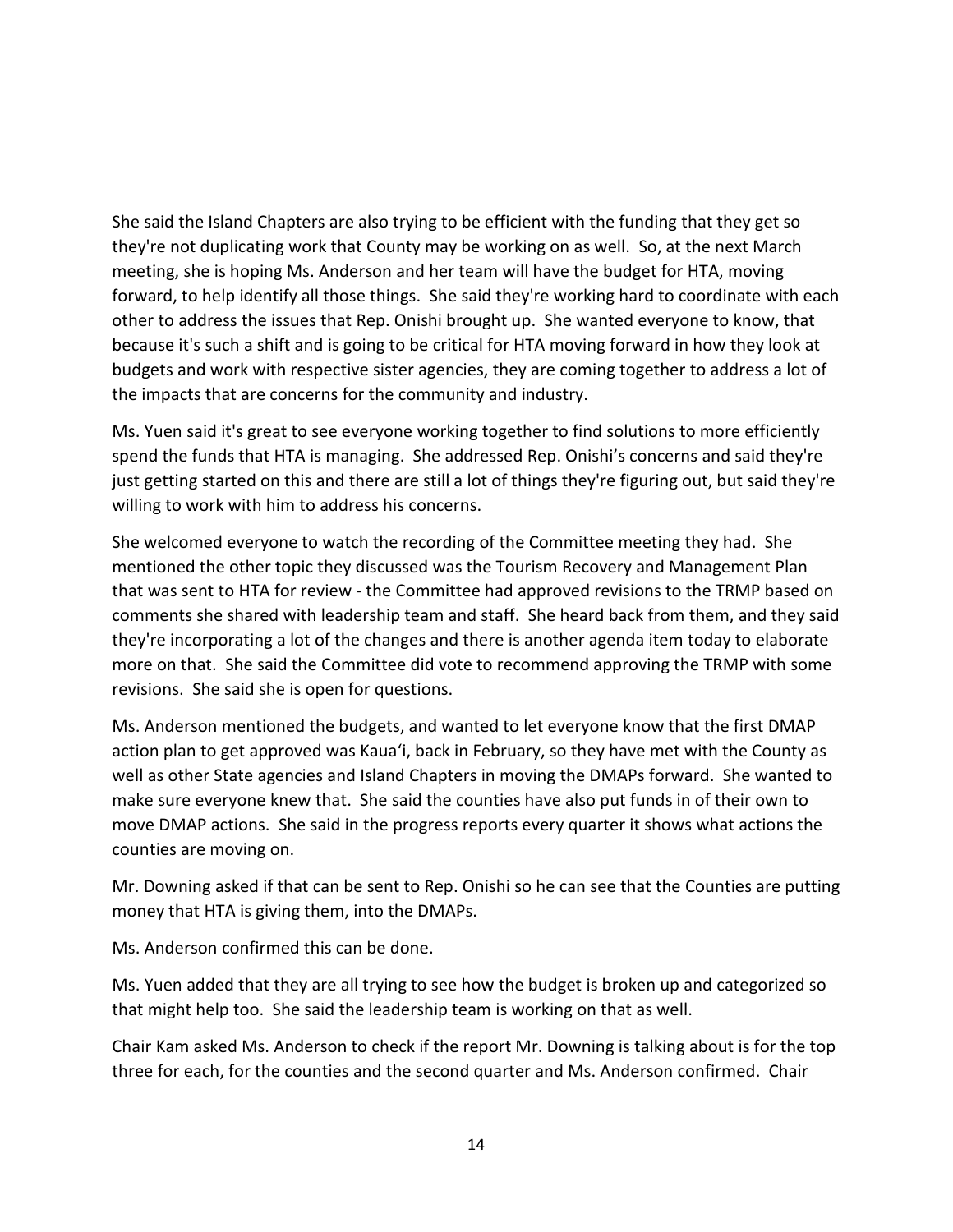Kam reiterated that it's the top three for each county and how they are going to fund that, as top priority and Ms. Anderson confirmed as well.

Mr. Regan said there were no questions from the public.

### **8. Report by the Budget, Finance, and Convention Center Standing Committee**

Mr. Rafter said the Budget, Finance and Convention Center met on Tuesday for several hours, and covered five topics.

## **a. Discussion and Action on the Recommendation by the Budget, Finance, and Convention Center Standing Committee on the HTA's Financial Report for January 2022 as Presented at the February 22, 2022, Meeting**

The first one - financial reports, they went through the reports and didn't find anything out of the ordinary. Received a regular overview from HTA team and they recommended approval of those financials as provided, so for today's purposes recommending approval of HTA's financials. He asked for a motion. Chair Kam made a motion and Mr. Atkins seconded. Mr. Regan did a roll call and the motion passed unanimously.

# **b. Discussion and Action on the Recommendation by the Budget, Finance, and Convention Center Standing Committee to Allocate FY22 Funds to Support HTA's Branding Partnership with University of Hawaiʻi Athletics through Funding of HTA's Contract with the Big West Conference as Presented at the February 22, 2022, Meeting**

Mr. Rafter said they listened to a presentation from HTA team regarding the need to allocate funds for this, and mentioned they have \$1.5 million in unallocated sports budget, the amount being \$167,000, and said this is the second year of a three-year commitment. The Committee voted unanimously to support the request to fund the various Big West sports activities, so asked for motion from the Board to approve. Chair Kam made a motion and Mr. Ching seconded. Mr. Regan did a roll call and the motion passed unanimously.

**c. Discussion and Action on the Recommendation by the Budget, Finance, and Convention Center Standing Committee to approve the Convention Center's American Rescue Plan Act of 2021 (ARPA) FY 2022 Budget as Presented at the December 21, 2021, Meeting**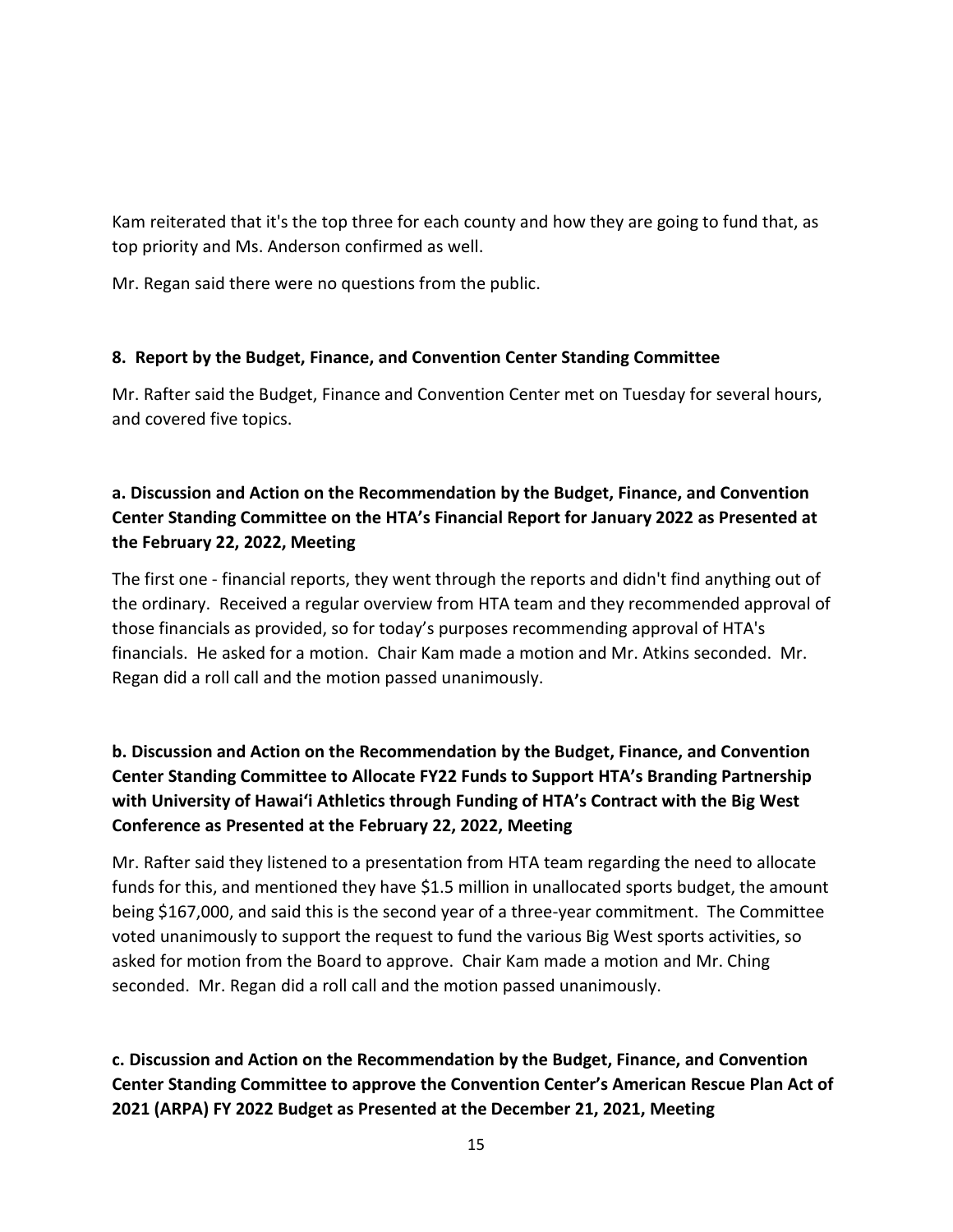Mr. Rafter said the presentation identified that the majority of the funds would be utilized to support repairs and maintenance at the Center. Total appropriation was \$11 million. Some of HTA members are aware of the issues with the roof, but this amount is separate to anything related to roof repairs. He said the Committee, during that meeting, approved the request, but they did not get it on the December/January agenda, so this is a belated agenda item from December that is on February's agenda. Mr. Rafter asked for a motion for the Board to approve the \$11 million of ARPA funds that has been committed for the Convention Center repairs. Chair Kam made a motion and Mr. Arakawa seconded. Mr. Regan did a roll call and the motion passed unanimously.

# **d. Discussion and Action on the Recommendation by the Budget, Finance, and Convention Center Standing Committee on the Hawai'i Convention Center's January Financial Report for January 2022 as Presented at the February 22, 2022, Meeting**

Mr. Rafter said the Hawai'i Convention Center reported its financials to the Committee at the meeting, received an overview and nothing was out of the ordinary. The Committee recommended the approval of HCC's financials as presented. Mr. Rafter asked for a motion. Chair Kam made a motion and Mr. Ching seconded. Mr. Regan did a roll call and the motion passed unanimously.

# **e. Discussion and Action on the Recommendation by the Budget, Finance, and Convention Center Standing Committee for the Funding to Support an Update of the Hawai'i Convention Center Futures Study as Presented at the February 22, 2022, Meeting**

Mr. Rafter said in 2019 a study was done on future opportunities for the Convention Center. Several things were in the document including the idea of a public/private partnership and the building of a hotel, as well as an estimated potential cost for that. He said they discussed allocating \$50,000 for an update of that study, but the issue got caught up in several other issues, including the new roof for the Convention Center, as well as a broader strategic plan as brought up by Rep. Onishi.

Ultimately the Committee deferred the motion to update the Futures to a future date. If it ever gets done it's a ten-week project, so they'll have some time to execute or make a motion to approve an update to the Futures study. There was no recommended action, but Mr. Rafter said he could answer questions.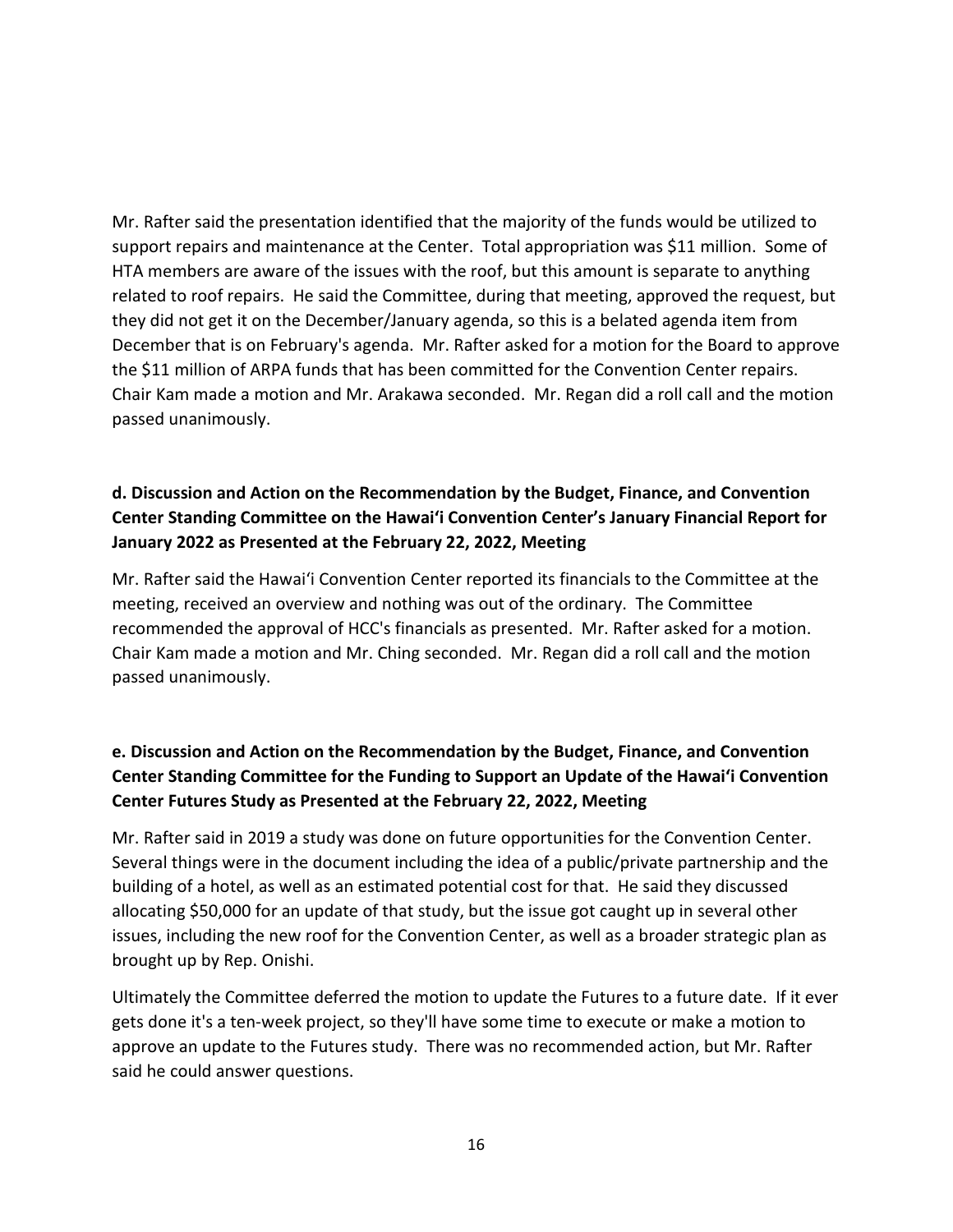## **f. Presentation, Discussion, and Action to Create a Convention Center Permitted Investigative Group to Explore Issues Relating to the Future of the Hawai'i Convention Center and RFP Issues**

Mr. Rafter said they might need assistance from Mr. Kinkley, but HTA is recommending creating a PIG for the Convention Center to handle some issues in 8e, which is how to HTA handle replacement of the roof, and what is the longer-term strategic plan for the Convention Center.

Mr. Rafter's recommendation is they use people from the Budget and the Legislative Committee both, not just the Budget Committee, because it involves interaction with HTA's Legislators. Mr. Rafter said they have to make a decision on who the six potential members are.

Mr. Rafter created a list of volunteers, but said nobody was obligated. He reiterated that they could take volunteers. He suggested the group to be himself, Chair Kam, Mr. Arakawa, Ms. Yuen, Ms. Kimura and Mr. Chun. He opened it up to the floor for responses. Everyone was happy with the decision. Mr. Arakawa supported the decision. Mr. Rafter said it's a complicated issue as HTA has several long-term opportunities with the Convention Center, and the public/private partnership is a good example of one, and in his opinion would take a decade at least if it's viable. Mr. Rafter said if it is viable, it could be very exciting, but in the meantime as they've heard from Ms. Orton and Convention Center Team presentations, they have a roof that only has a couple of years' life over. He said they don't want a stadium issue with the Convention Center.

He pointed out something a lot of people don't know - the Convention Center is a place of refuge for O'ahu, and it's designed to that if there were a hurricane or destructive event, it would be a place of refuge. He said there are a lot of short- and long-term issues that are in conflict with each that HTA has to work out, hence the idea for a PIG.

Ms. Yuen said she is fine with being on the PIG. Mr. Ching and Ms. Kimura also confirmed they're happy. Mr. Kinkley said they must take a vote to create the PIG, and give more specificity to the issues to be addressed, e.g., roof, long range strategic plan, etc.

Mr. Rafter summarized in three - the roof and other repairs, the Futures study and feasibility of a public/private partnership to expand the Convention Center. Chair Kam said there must a be fourth - the RFP being renewed for the Convention Center next year as it expires. Mr. Regan added for clarity that it's the management for the HCC and Chair Kam confirmed this. Mr. Rafter asked for a motion to create the PIG. Mr. Arakawa made a motion and Mr. Atkins seconded. Mr. Regan did the roll call and the motion passed unanimously.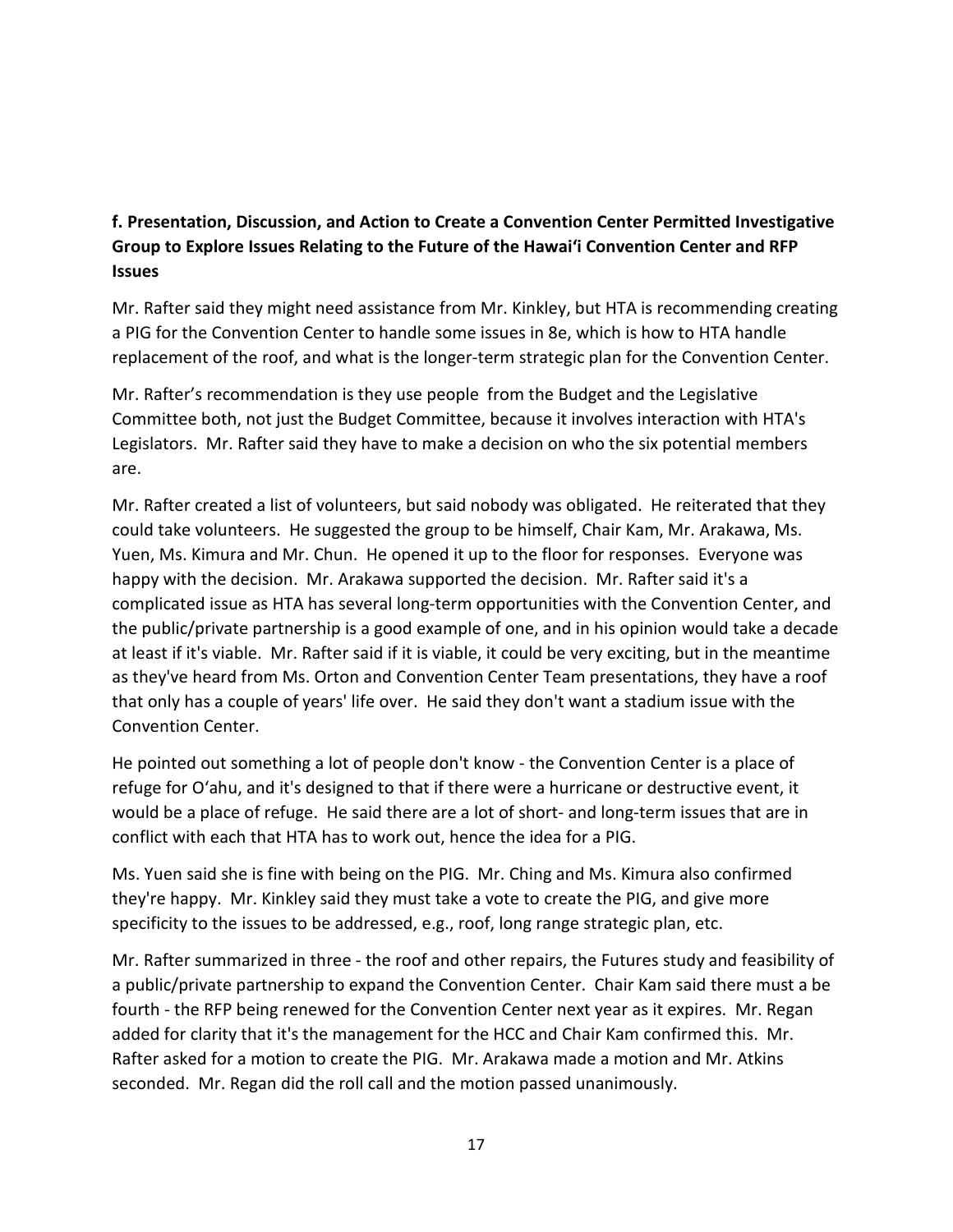## **9. Presentation and Discussion of Current Market Insights and Conditions in Hawai'i and Key Major Hawai'i Tourism Markets**

Ms. Chun said because of the holiday and short month, she does not have any visitor statistics for HTA today, but it will be distributed next week Monday.

She spoke about the TAT. Preliminary January TAT Collections was \$82.0 million. Ms. Chun added that this was the highest single month collection that they've had since January 2017. Preliminary Fiscal 22 TAT Collections was \$412.4 million (+595.7%) compared to \$59.3 million for last year.

She spoke about the hotel report and the vacation rental report.The total supply for January for hotels is a bit higher than it was 2021 and 2019, with properties coming back online.

In comparison, the vacation rentals, their supply is lower than in prior years, and even though total occupancy is slightly higher, the demand is much lower than hotels and the ADR is lower than hotels.

She spoke about air seats. For February there were more seats than 2021, but still behind 2019, mostly because of lower international air seats. Domestic seats are up. March will have more domestic seats, and more international is coming back in March. April is the first time they're seeing the total number of seats higher than 2019, so domestic is higher, but although international is still half of 2019, it's still coming back.

She mentioned TSA airport throughput - airports have been busy during summer and towards the end of the year, but looking at airport by airport basis, the amount of throughput compared to two years ago, Daniel K Inouye is down 42%, Kahului is down 19%, which a lot of people have felt with Maui being busy, but still not back to the volume seen a couple of years ago.

She spoke about the Skift Travel Health Index - this used to be called the Skift Recovery Index and it was changed as of January 2022. The measures were also changed. She said January 2022 is less than what was seen in 2020, because a lot of that period was pre-pandemic for most of the world, including for Hawai'i, but significantly 21% higher than what was seen in 2021. Looking at it by region, the regions with the highest scores are North America and Latin America, and there has been Latin American visitation to Hawai'i, but Asia Pacific region is the least ready for travel.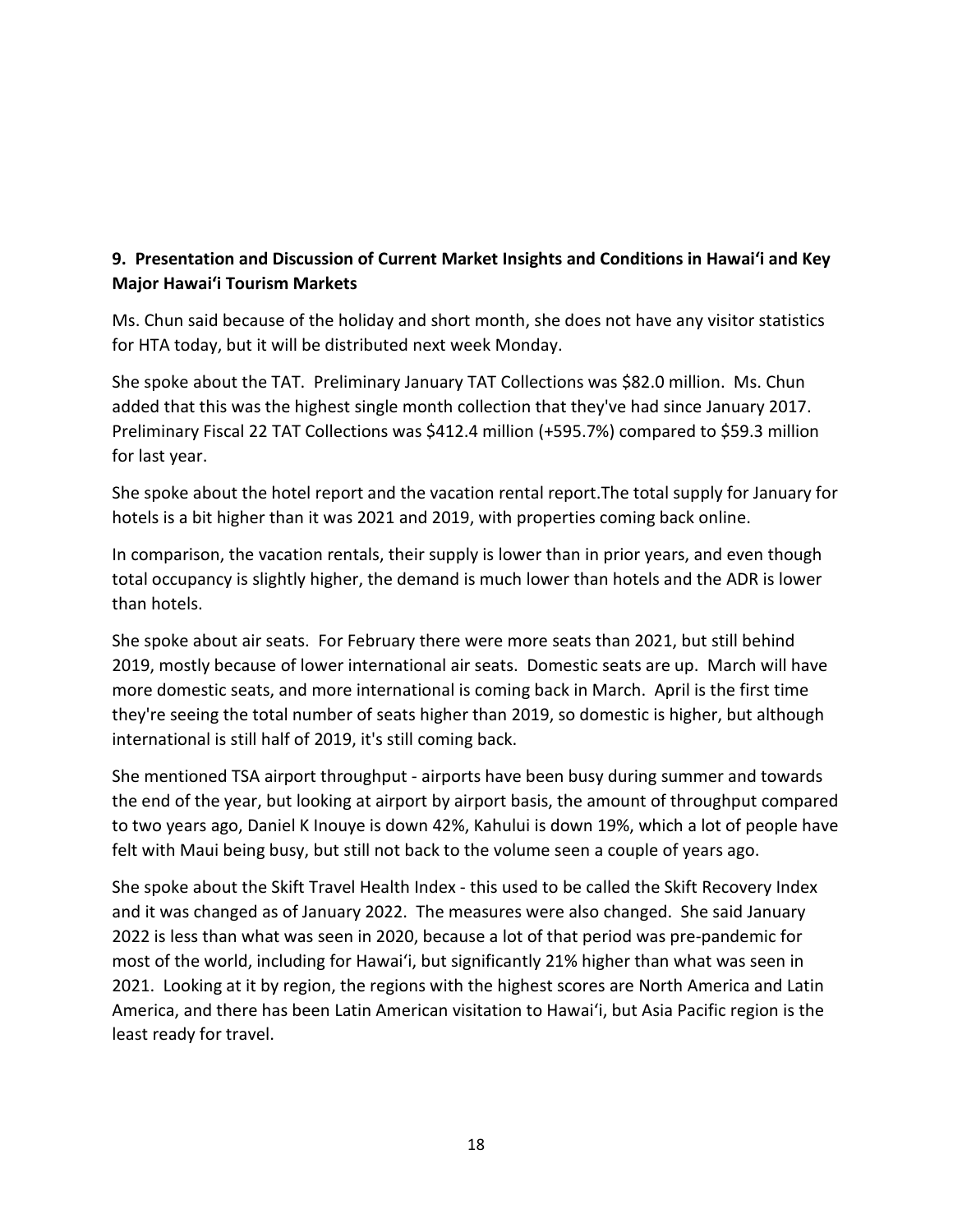She spoke about the Global Airline Seat Capacity - for future months, there is an increase in international air capacity versus domestic air capacity, which means more areas around the world will open up to international travel.

She spoke about YouGov data - a lot of people are saying they're not planning to travel overseas yet. Looking at the planned trip types, all of the markets are saying that they are going to go on domestic holidays and not travel internationally for vacation or business. Those numbers continue to be low.

She said the travel obstacles remain similar to what they've been in past months, where it's the health risks, and travel restrictions, so one thing she noted about travel restrictions, she got a press release from the World Travel Organization saying they're working with the World Health Organization to figure out a global structure so everything is the same around the world, and they're advocating lifting travel bans and encouraging risk based evidence informed context specific policies for the world, so that will affect international travel.

Looking at the U.S. Travel association and their travel sentiment, the data shows that half of the U.S. population is planning a vacation, and a similar amount is planning a vacation in the U.S. which is good for Hawai'i. She said they're seeing 79% of the companies saying that business travel will be resumed and travel sentiment is generally positive for the U.S. 76% of U.S. consumers say they're ready to travel, and 91% say they already have travel plans in the next 6 months.

Looking at the travel agency booking trends - the U.S. market saw an increase in travel agency bookings through the end of January 2022, and a small downturn in the last week. Looking at when people are planning to come for the U.S. it is a similar trend to 2019 , but month by month, the strongest bookings are for March, where there are also bookings for April, May, June for the U.S. market, and Q3 and Q4 also have some activity.

She noted for Japan, because these are travel agency bookings, her understanding is that none of them have started wholesale packages, or anything like that. She said most of the Japanese visiting are doing direct bookings, so they're considered FIT travelers with high repeat.

She spoke about Canada and there has been in increase in recent weeks for travel agency bookings. Month to month there are good bookings for March, then through the rest of the year there are a few, but it's too soon in the year for this to be accurate.

Ms. Chun said what's interesting about Korea is that people are booking and cancelling, so in some weeks there was net cancellations because of COVID in Korea that leads to uncertainty.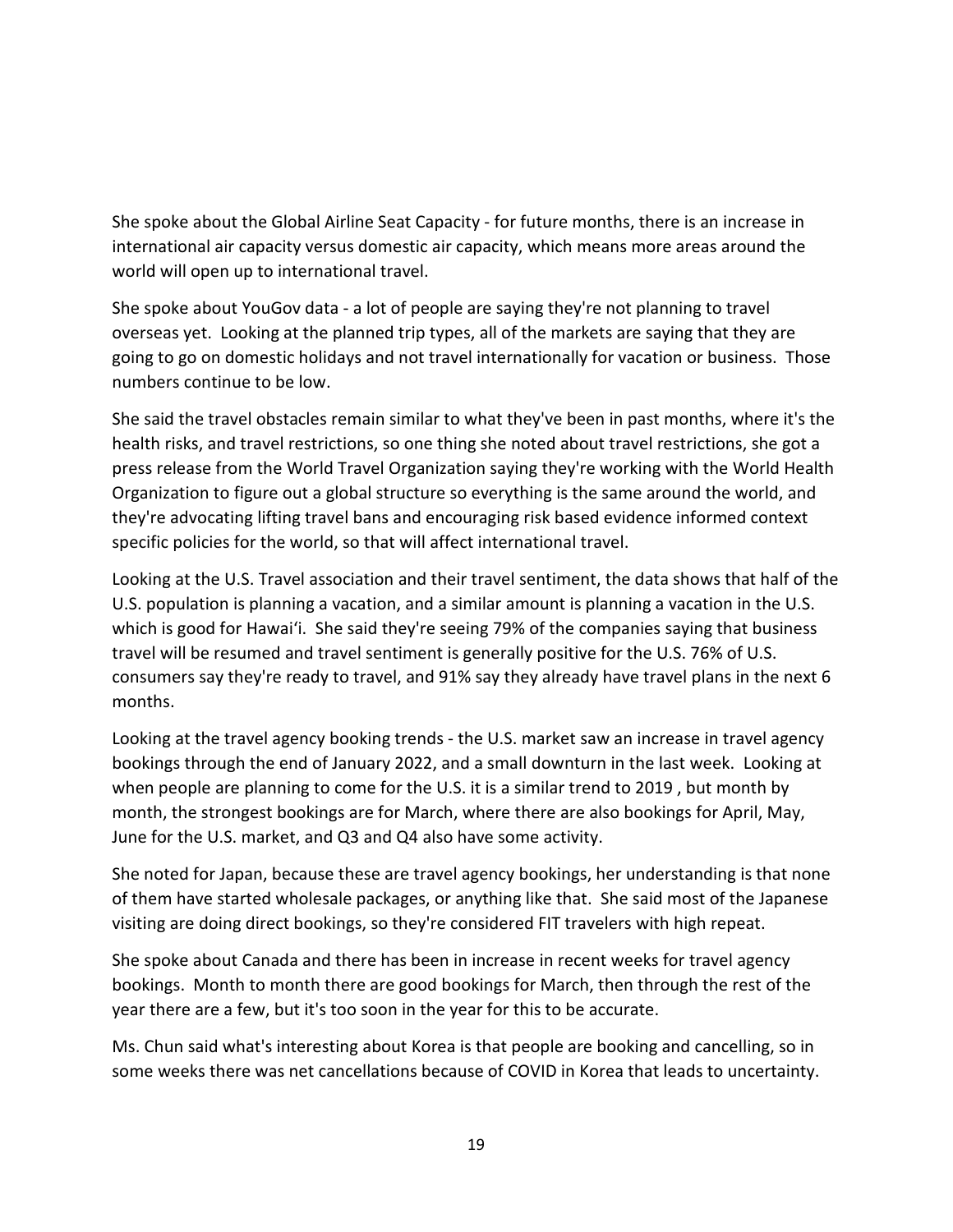Their booking trend is flat and there aren't many Korean's planning to come via travel agencies right now.

Australia - increase in bookings throughout the last quarter. Looking at when they're coming, it's still pretty low, but there are a few highs, similar to 2019, but the pattern isn't' that strong. There are more bookings for April than in March, and trailing off, then it raises in June compared to May.

She shared the STR Hotel Forecast, which is done on a quarterly basis. STR is looking at, for the total State ending 2022 at 74% occupancy, which is higher than 2021 and 2020, but still lower than 2019, but looking at the ADR and RevPAR, those are higher than 2019. O'ahu is estimated to end at 75.2% occupancy, higher than the last few years but lower than 2019, but ADR is similar to 2019. Because of occupancy level RevPAR is expected to be lower than 2019.

She said Maui County had strong ADR in recent months, and they're expecting to end at 72% occupancy, and a \$500 ADR, which is slightly lower than 2021, but higher than 2019. ADR's have been rising in the last few months. Hawai'i expects to end the year at 73% occupancy, lower than 2019, but ADR is higher than 2019, but lower than 2021. RevPAR is expected to be higher than 2021. Kaua'i is expected to end at 71.7% occupancy, almost to 2019 levels. ADR and RevPAR are higher than pre-pandemic.

Ms. Kimura mentioned that they just converted Australia to green and said she still sees a weak booking pace and future travel intention, as it's more domestic. She said she is concerned about that.

Ms. Chun said the timing of the data was from Monday and the Branding, Standing Committee, moved Australia to green, on Tuesday, so she said maybe Oceania hasn't had time to impact the data yet, but will see how the bookings develop over time.

Ms. Kimura asked if Ms. Chun thinks Canada and Oceania's recovery will be seen soon.

Ms. Chun thinks, looking at the data, a lot of people are booking direct and not through travel agencies, so it's not a 100% look at the market. Policies for Australia and Canada are expected to soften and hopefully that makes the market recover. She mentioned the airlines are also putting seats out there.

Ms. Kimura wasn't sure who to address this question to but asked if something can be done about Maui's TSA line as, when booking a Maui trip, a warning shows that you have to arrive 3 hours prior.

Chair Kam noted this question.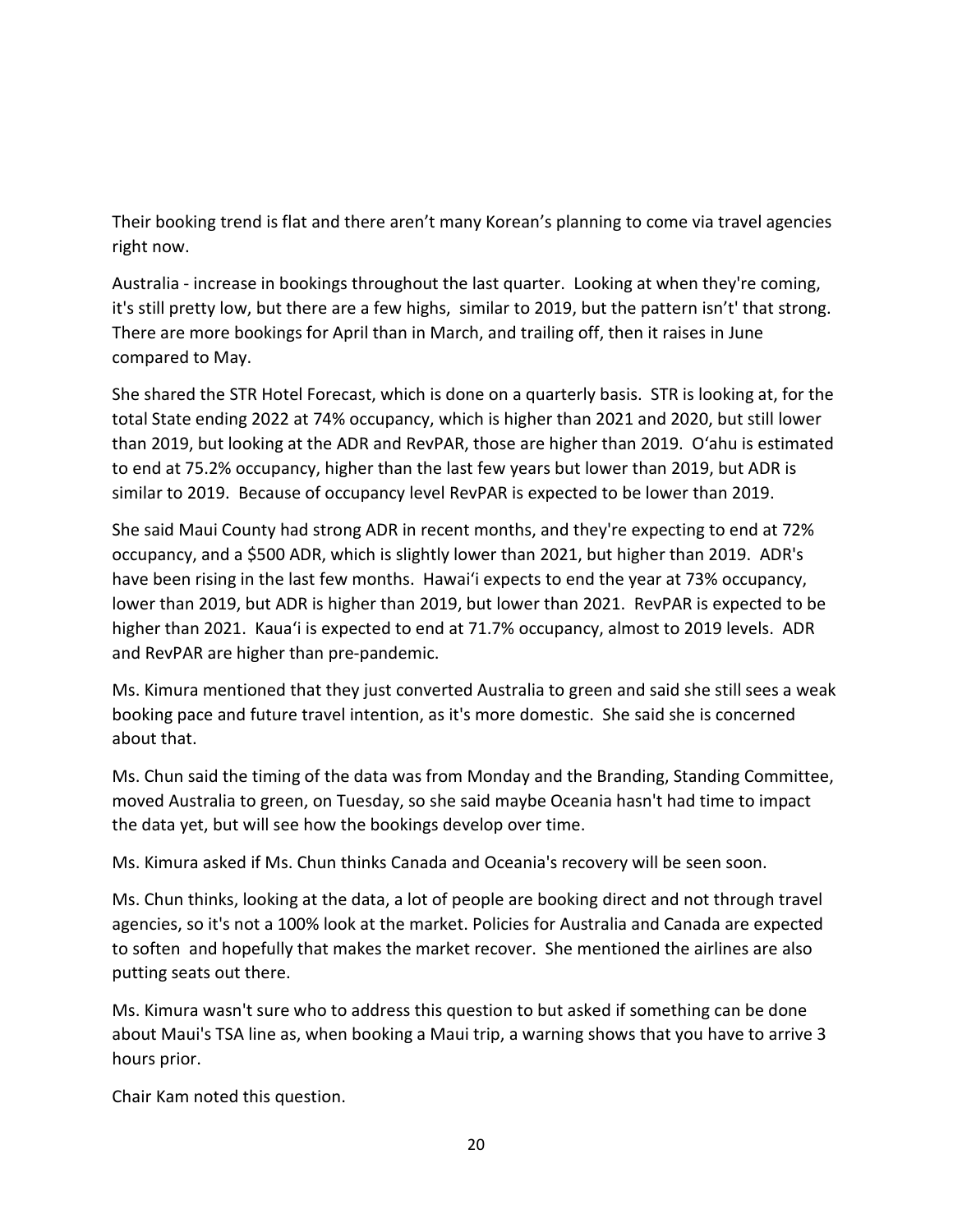### **10. Report by the Branding Standing Committee of their Meeting held on February 22, 2022**

Mr. Atkins spoke about a few of the agenda items that were discussed. He said the first agenda item in that meeting was the global 2022 Brand Marketing allocation strategy. This was an item Senator Wakai asked them to bring up to the Branding Committee, which was something on the former agenda and it had to be rolled over for time constraints. He said Mr. Ka'anā'anā explained how he and the staff allocate the different monies to the different major market areas. Mr. Atkins said it was a good discussion and it's all in the packet, and asked Mr. Regan to put up a slide to explain in more detail. The slide shows year 2015 - 2022 and one of the concerns the Senator had was that the HTA keeps giving the same amount of money to some of the major market areas, year after year.

Looking at the trend, whether the U.S. or Canada, in 2017 it showed \$2.3 million, and 2018 the same, then it dropped \$800,000, then dropped in 2021 - \$400,000, but looking at Japan it had a few years at \$8 million then went up to \$8.5 then continued up and down to \$4.5 million. It showed for this year \$9 million, but right now, \$6 million of it would be spent, if in its entirety, in the second half of the year.

He said looking at the spreadsheet, the figures fluctuate and there are also MMA's that they've eliminated completely. He said CEO, Mr. De Fries mentioned that HTA's Legislative Chair, him and Mr. Arakawa had a meeting yesterday with Senator Wakai, and they went over a lot of different legislative things that he wanted to discuss with the Legislative PIG. They went over the allocation, and there were a few ideas that can be taken back to the Branding Committee to see how to work with the MMA's and how they come up with the budget. More information will be put forward before allotments are given out for 2023. Chair Kam reminded him about inflation, so he said this year inflation was the same, but there will be a 7% increase.

# **a. Discussion and Action on Recommendation by the Branding Standing Committee on the GMT's Brand Marketing & Management Guidelines for Q2 2022 as Presented at the February 22, 2022, Meeting**

Mr. Atkins said Australia and New Zealand - Oceania, is opening up, and HTA has decided to open that up as far as their marketing plan. They also have Canada open now.

For Japan - Mr. Takahata gave a presentation on what he feels needs to be done in the second quarter and Mr. Atkins asked Mr. Takahata to see what they could do for outer island marketing.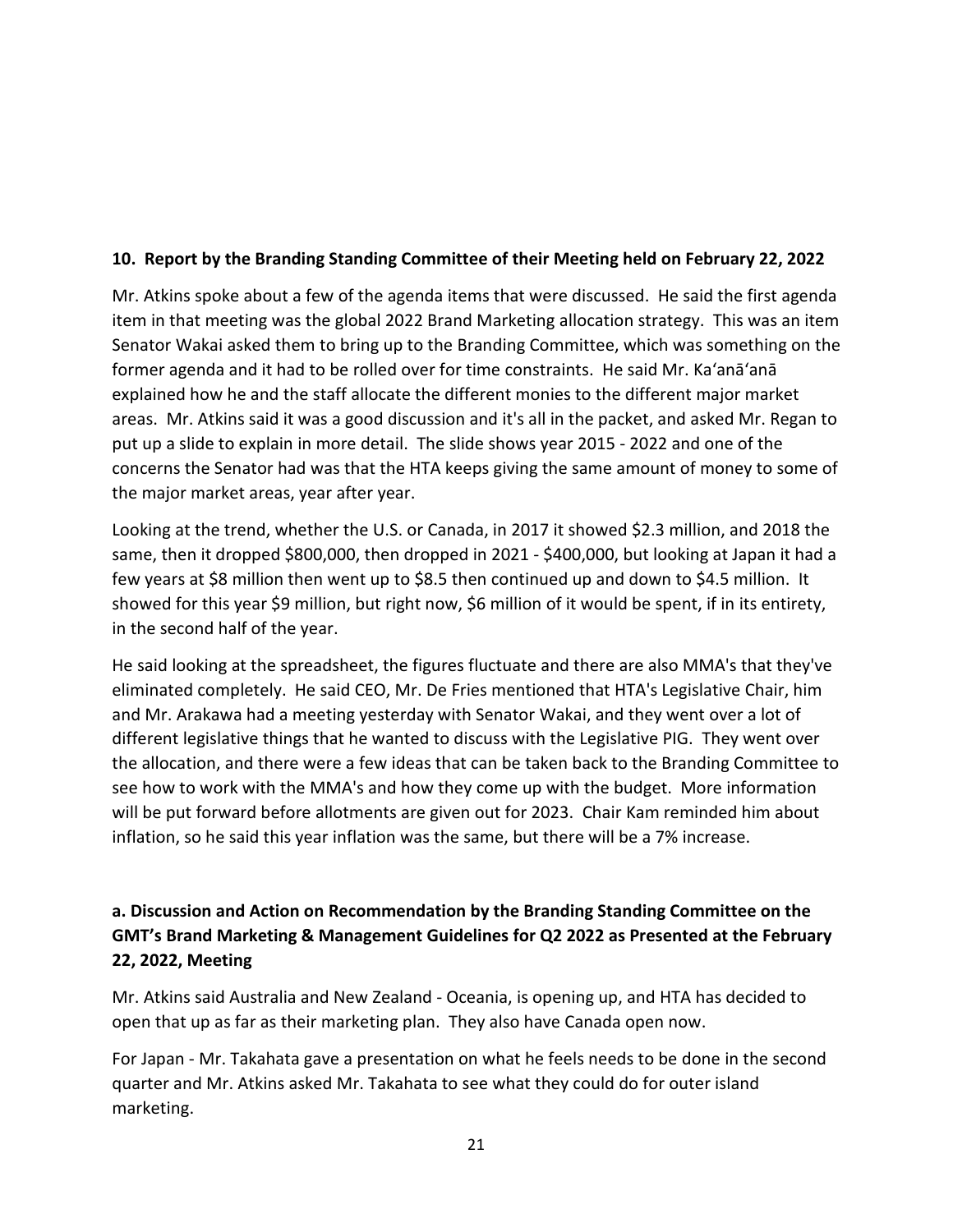For Kaua'i they're looking at more of a FIT visitor, not a package tour, and Mr. Takahata will look into that and look at doing some goal programs for some of the resorts throughout Hawai'i.

Mr. Atkins spoke about what they're looking at for the second quarter. The Branding Committee felt that what was presented was in line, it doesn't fully open Japan, China or Korea, but felt the increases were prudent since Japan has started relaxing some restrictions and only require a three-day quarantine when returning.

Mr. Atkins said HTA felt they needed more time with China as there hasn't been any movement from China to warrant an increase other than the minimum HTA has approved to keep the lights on and relationships. This doesn't start until April 2022, so they've asked Mr. Ka'anā'anā to come back in the March Branding Meeting with an update, and at that time they can see whether it should be opened more.

# **b. Discussion and Action on the Recommendation by the Branding Standing Committee on the Tourism Recovery Marketing Plan's Brand Marketing Section as Presented at the February 22, 2022, Meeting**

Mr. Atkins said Ms. Yuen gave a good overview. They were asked to review the Branding side of the marketing plan, and it's a long plan with 54 pages. He thanked the staff for doing this. He said branding has changed from the branding they would have done 4 or 5 years ago. He said reading the 54 pages they'll all get a better understanding of the paradigm shift and highly recommends reading it.

Mr. Atkins spoke about the next item that was discussed - Sports Brand Marketing & Management Updates. Mr. Willkom had addressed this item. They asked Mr. Ka'anā'anā to get a sports RFP going and he is working on that. He gave a date that he hopes the RFP goes out to the public, by the middle of March. He said this will send a good signal to the sports people who have done programs in with HTA in Hawai'i over the past years, and yes there will be allocated money they can apply for. He said Mr. Rafter mentioned there was a third-year contract with Big West and that needed to be taken out, so Mr. Willkom gave a briefing on that as well.

Mr. Regan said he found the slides he needed earlier. Mr. Atkins asked to show these as it will show the Board the increases that HTA took up from minimal first quarter, marginal second quarter.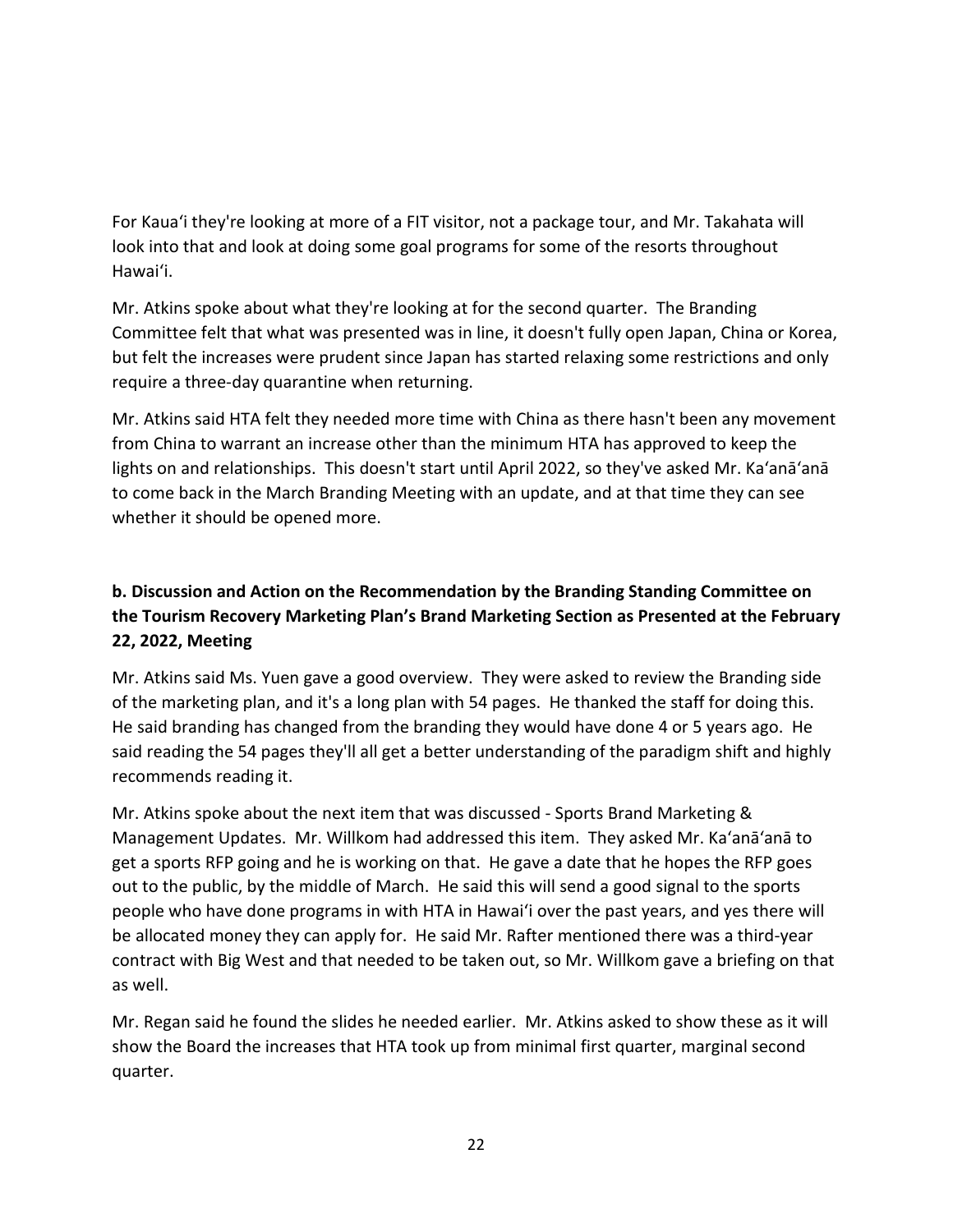Mr. Atkins spoke about the next agenda item that was discussed - Update on GoHawaii.com website.

Mr. Talwar spoke about this agenda item and two things were discussed - what they need to update GoHawai'i website, and the other is if HVCB could send out some questionnaires what they thought of the website, any feedback to make it better.

He said overall the response - 900 went out to different people, and around 300 responded. The majority were favorable, but he said the packet has all the information. There was about a 20% negative response.

Mr. Talwar went on to present what Miles' communication could do in order to upgrade the website. They agreed on monthly maintenance on the website for now which is \$20,000 per month. Later they can upgrade which will cost around \$1.6 million. The Branding Committee agreed that they must move on in upgrading this. One of the things important for a website is speed. It was approved but there were some reservations, but Mr. Ka'anā'anā said it would move over to procurement and some of the discussions and concerns can get ironed out in that process.

Chair Kam said they spent about \$2.7 million on the site, and the upgrade will be \$1.6 million more, so a total of \$4,362,165 overall. Chair Kam said that although it was approved to go forward, there were a lot of concerns and questions.

Mr. Atkins asked if there were any other thoughts. Mr. Ching agreed with Chair Kam and said there wasn't a lot of excitement, but considering all the factors, he reiterated that websites do get old really fast and 12-18 months was estimated for the upgrade, but it could be longer, and they had already approved the budget, but not the full amount, so he said, as Mr. Rafter said, doing nothing is often worse, so in the end lots of people had reservations but realized it was a necessary thing to do.

Chair Kam said the \$1.3 they want to delay a bit more so it's in alignment with the overall vision of Smart Destination, so it's seamless, the integration, but it's essential to keep it running for the six months and everyone will support it.

Mr. Atkins said they're able to address all that and still move forward. He is glad they will upgrade it. Mr. Chun agreed they need to move forward and should invest in an upgrade. He apologized for not being able to make the Branding meeting. He asked if they know when the last time was the imagery was updated on the site. Mr. Atkins said it wasn't during or too long before the pandemic. They did some photography in Kaua'i but they didn't have great weather. He said they did discuss, on the \$600,000, could they work closer with the Island Chapters and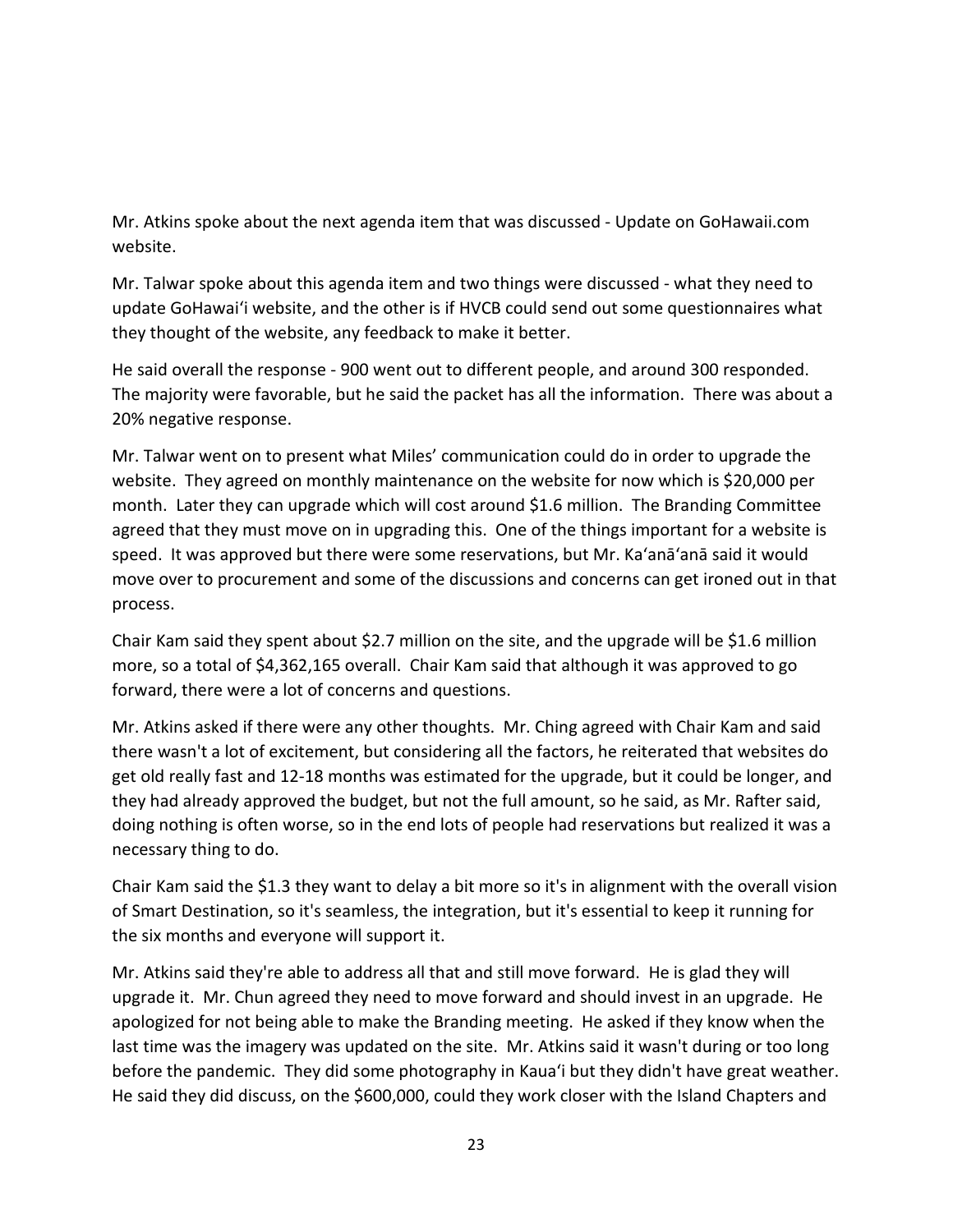also with local photographers and it makes more sense to use them, especially if the weather is bad.

Chair Kam mentioned the steering committee on the islands. Mr. Chun asked about the brand work and the timeline and how it goes hand in hand with the site upgrade. Mr. Atkins said Mr. Ka'anā'anā addressed that in the meeting and said everything has to intertwine. He said he is hoping they can have a good social media presence on the site, because social media is where a lot of people go. He would like to explore Apps as well for activities, videos, for awareness, etc.

Ms. Yuen was glad to hear they will be working closely with the Island Chapters and the Destination managers. She had a question about the procurement - the current contract ends this fiscal year and asked if it's going out to RFP, or is it still up for discussion.

Chair Kam said it's not the current contract, but it's RFP to move forward with the proposals for an upgrade on a new system. The other one is an existing one that HTA hasn't funded yet and it's for the \$155,000 for the maintenance of what's currently there, until June 30, and that's with HVCB.

Mr. Regan said they have senior brand managers on the call if official clarification is needed.

Mr. Ching asked if the question was about maintenance costs.

Chair Kam clarified what the question was about. Mr. Ching wanted clarification if the total amount was \$1.6 million during the first part of the year and then the second part of the year.

Chair Kam said that's what the \$310,000 or \$155,000 is for. So, it has the ability to release funds from the HTA branding group and the Board approved the release of the funds, and the \$2.5 million was already earmarked of what HTA approved earlier, but they needed the approval of the Branding Committee to release those fundings. So that's what was approved that day.

Mr. Atkins asked if there were any other questions.

## **c. Discussion and Action on the Recommendation by the Branding Standing Committee to Solicit a Consultant Related to the Hawai'i Smart Destination Initiative at the February 22, 2022, Meeting**

Mr. Atkins said this item was deferred to this meeting and Mr. Ka'anā'anā had asked if he could defer one more time as there are so many components and it's the \$10 million. Mr.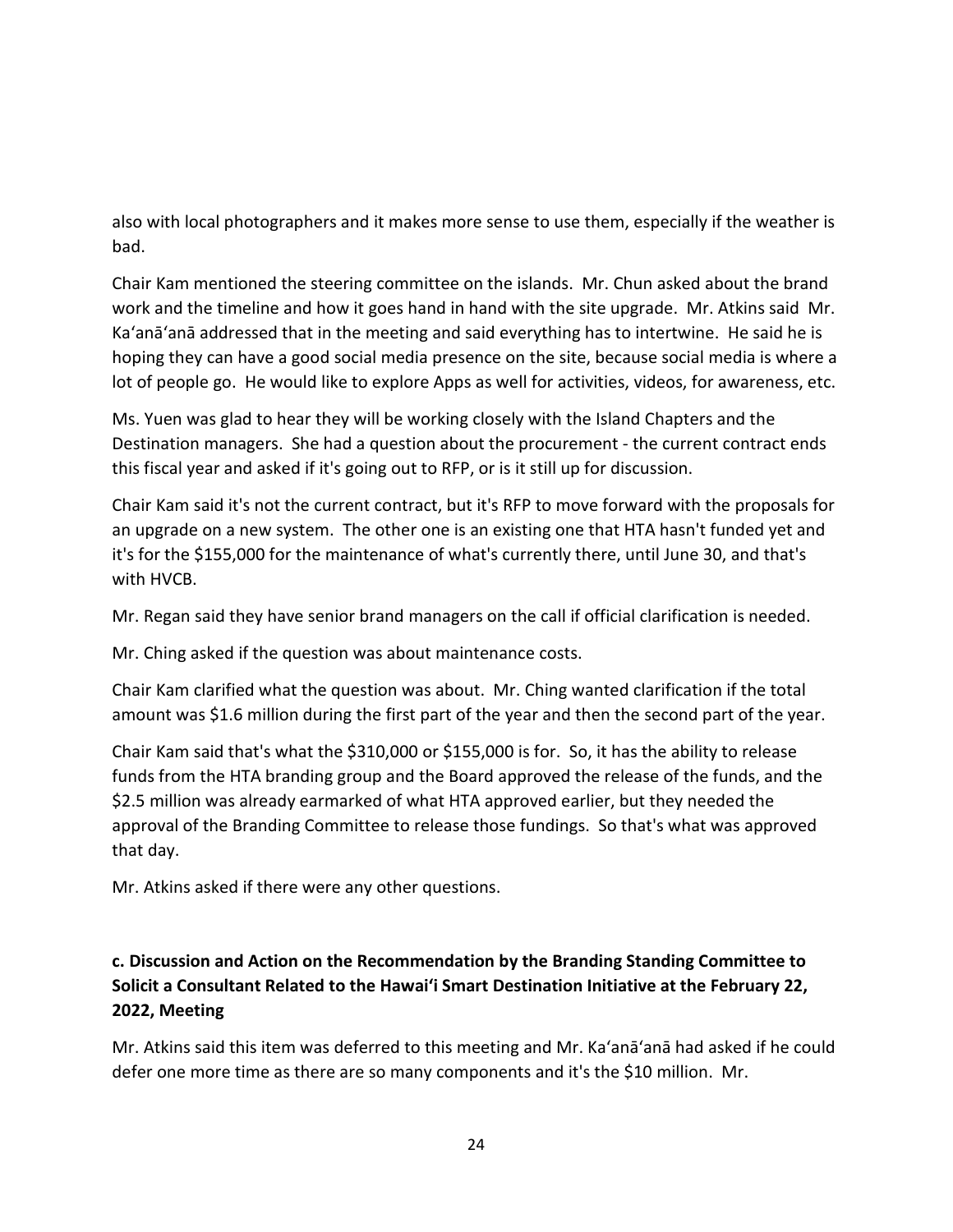Ka'anā'anā needs to figure out what the consultant will come back to them with as they're trying to move forward on the Smart Destination.

Ms. Kimura reiterated that HTA already had a \$2.5 million approved budget, which is from the ARPA funds, so whatever they approve, there will still be at least \$800,000 HTA can reallocate by June 2023.

Chair Kam confirmed this and said if nothing is approved then they will still have the total \$2.5 million, but because it's ARPA there is flexibility. Mr. Atkins said they also have flexibility to roll it over or put it into another category where there is a shortfall.

Ms. Kimura said they should at least approve maintenance.

Chair Kam said the maintenance of \$155,000 was already approved, and the \$1.3 million, as well as the other \$155,000, and the HTA is sharing reservations and concerns on the procurement of the other funding. Moving forward Mr. Ka'anā'anā and his team have to work through the other part.

Mr. Atkins said since it's in the budget, they can go ahead, and it doesn't have to be Board approved.

Chair Kam confirmed this and said the caveat they put in was that the Branding Committee would vet it, and with the Brandings recommendations, the HTA team could proceed, which is where they're at right now.

Mr. Atkins wanted to make sure that the \$155,000 is only for 6 months. Chair Kam said they approved \$310,000 for the whole year. So, the other \$155,000 is for the second half of the year.

Mr. Atkins concluded his presentation.

Mr. Regan said some items needed vote and approval, which includes the Board to vote and approve on the Q2 budget for Japan, Korea and Oceania to go green.

Mr. Atkins thought it was the same, as they had already approved the overall budget for Japan, but Mr. Regan said they needed approval.

Mr. Atkins said they needed a motion to recommend that the Branding Committee supports Japan, Korea, the Mainland, and Oceania to open. Chair Kam made a motion, and Ms. Kimura seconded. Mr. Regan did a roll call, and the motion passed unanimously.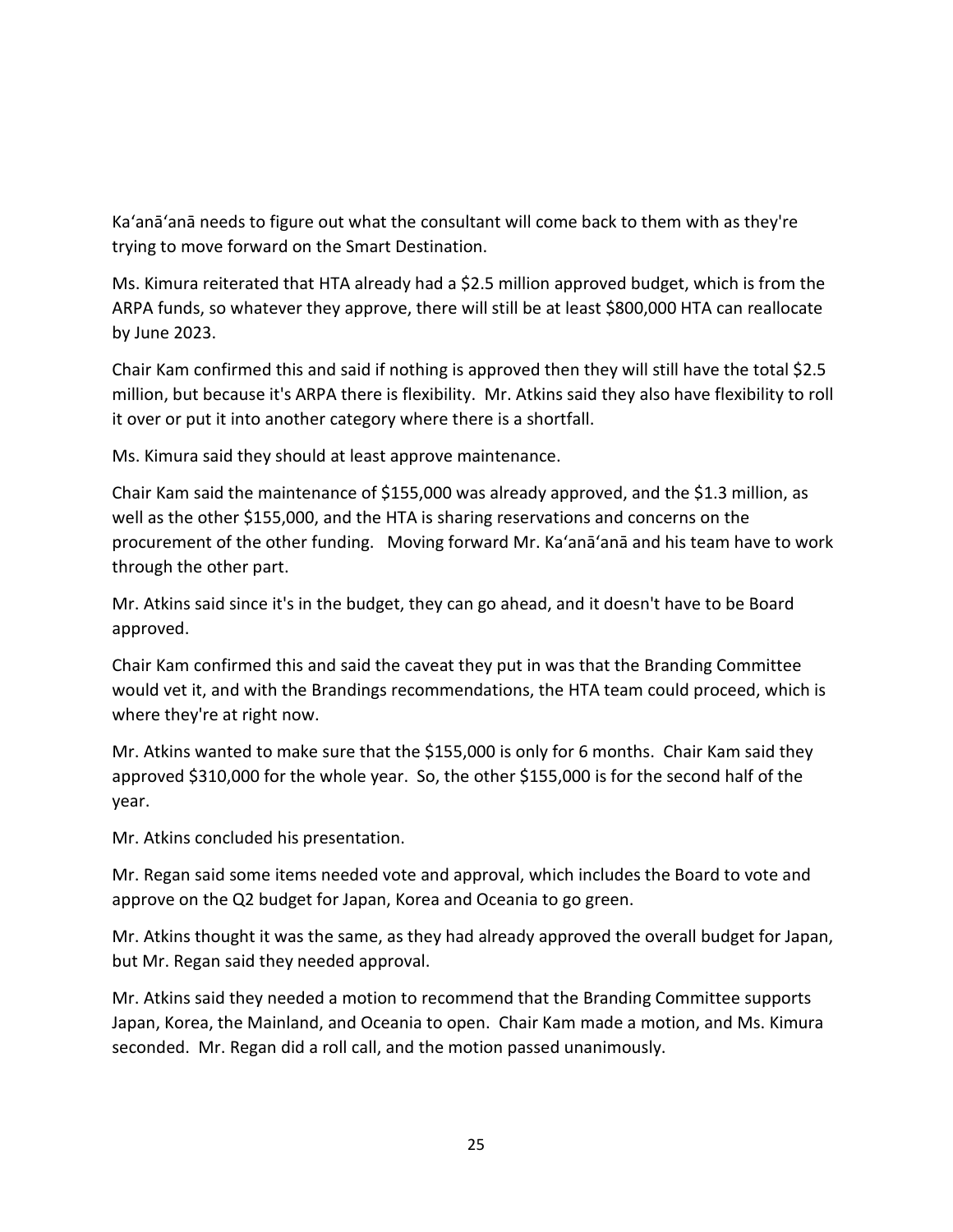### **11. Discussion and Action on the Tourism Recovery Marketing Plan**

Ms. Anderson wanted to let the Board know that the Ho'okahua Standing Committee as well the Branding Committee, recommended out of their Committee for their approval. She wanted to see if the Board had any questions about the Tourism Recovery and Marketing Plan. Chair Kam asked for a motion. Mr. Ching gave a motion and Ms. Yuen seconded. Mr. Regan did a roll call and the motion passed unanimously.

### **12. Legislative Update on the 2022 Legislative Session and Related Bills Relevant to the Hawaiʻi Tourism Authority**

Mr. Regan gave an update on activities going on related to HTA's work at the Legislature. He gave a high-level overview. Mr. Regan said they had a great discussion on some of the Bills that are in the House. For awareness, at the start of the legislative session, HTA had been monitoring at least 99 measures in their tracking worksheet, but currently as they are now, there are 53 measures that are currently alive in both the House and the Senate that they continue to monitor, that have direct or indirect impact on HTA or the industry.

Current measures in the House is 21, and in the Senate, 32, so they continue to watch as the Bills/measures move through the process and prepared testimony to either support, comment or oppose. Currently there are 46 of those 99 measures that are no longer active, and to date they've submitted 44 individual pieces of testimony to the Legislature on measures that have been heard in various different committees, 20 for the House and 24 for the Senate.

Mr. Regan said the team has been busy monitoring, reading, reviewing, preparing and submitting testimony on some of the measures. He also thanked the many Board members who have been participating in the process, especially the Legislative and Governmental Affairs Investigative Committee for their guidance, and Chair Kam, and Vice Chair Arakawa for their guidance, going forward in the process.

He said Rep. Onishi touched on a few of the House Bills, but there are other Bills out there that HTA is watching. SB1065 is one of the Bills that they continue to monitor, and there are Green Fee Bills out there that directly impact the use of State Parks, beaches, forest trails and other state owned natural areas by visitors, that HTA continues to monitor as they move through the process.

He mentioned the State budget and said HTA continues to watch and engage finance,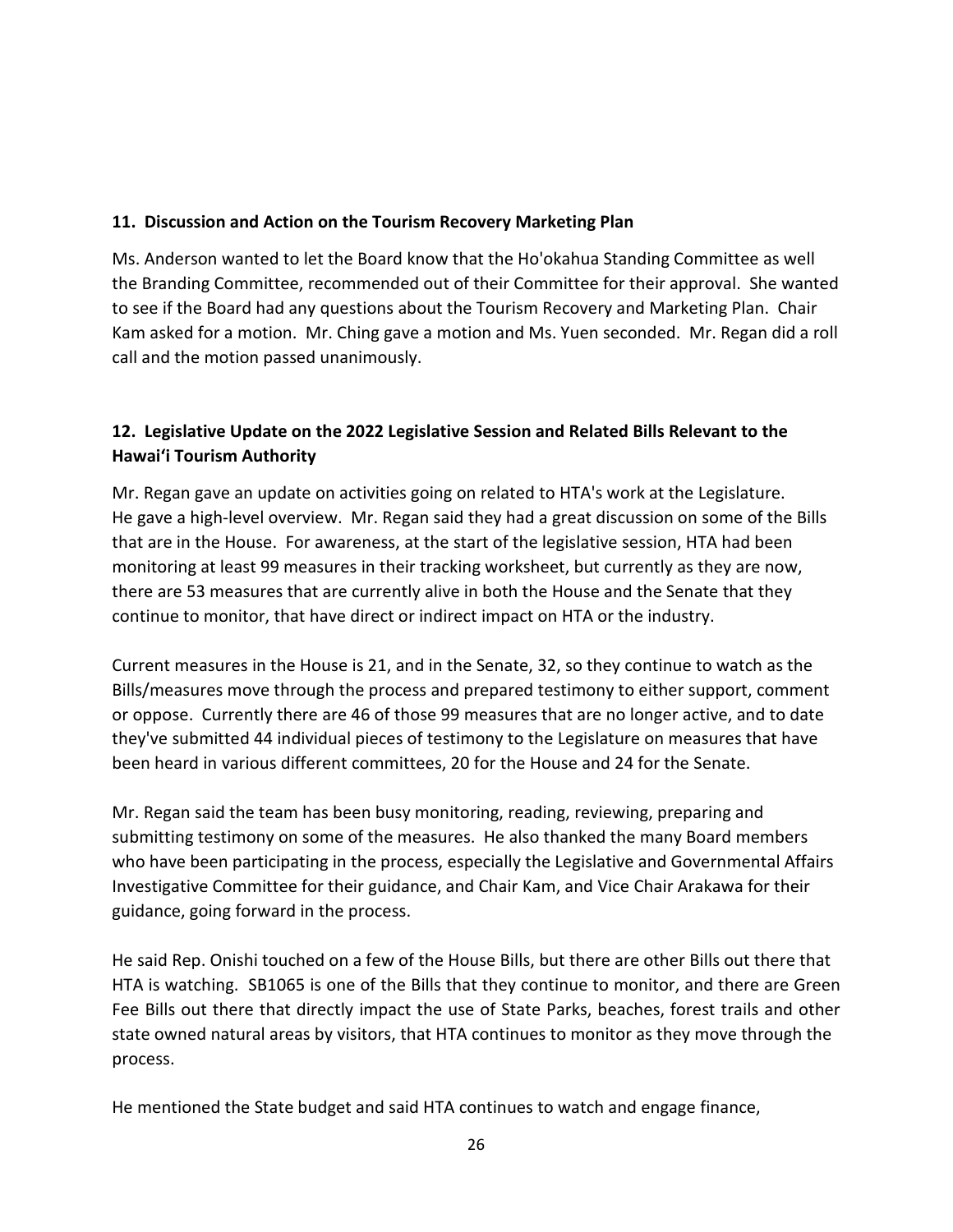House Finance and WAM Committee and the Senate on any questions they may have related to the HTA's budget. He thanked Mr. Ilihia Gionson for his hard work and help, as well as Ms. Carole Hagihara for actively supporting and being a part of the process. He deferred to Mr. Arakawa if he wanted to add additional comments.

Mr. Arakawa said the Legislative PIG will be having meetings with the key Legislators and said they need to set it up with Rep. Onishi too.

## **a. Presentation, Discussion, and Action on Memorandum of Understandings (MOU) Between HTA and Counties Related to the Destination Management Action Plans (DMAP) Actions and Sub-Actions**

Mr. Arakawa asked if Mr. Regan can explain this item.

Mr. Regan said a number of Legislators who support HTA's overall DMAP program, they've recommended HTA do memorandums of agreements of understanding with the counties, to codify and solidify the understandings, relationships, roles, responsibilities and any funding related to the DMAP programs in the counties. He said they've been actively working to pull the agreements together in alignment with what the Legislators have been recommending, but said they wanted to bring it to the Board to have the discussion and get guidance from the Board. He mentioned that Ms. Anderson has been helping in pushing that forward as well, as part of the DMAP process.

Ms. Yuen added that HTA also recommended that the Destination Managers and Island Chapters have meetings with the islands with the Legislature as soon as possible. Ms. Yuen said the team is pulling the meetings together because they thought it would be great for each island caucus to hear it directly from the HTA team that is working on all the items and DMAPs, so she is hoping it will get set up soon.

Ms. Anderson told her that they have the list put together and they're setting up the meetings now. She said it would be good to have the meetings with the respective Legislature Committees at the Senate and the House, based on some of the input they've been getting. It helps to hear directly from the folks on the ground what is going on, and within the island caucuses they can dig deep with the Legislatives, so that everybody knows what is going on.

She is thankful to hear that the staff supports this. She said there was pushback on the MOUs but thinks it will help, and she sees the value in making this stand out moving forward.